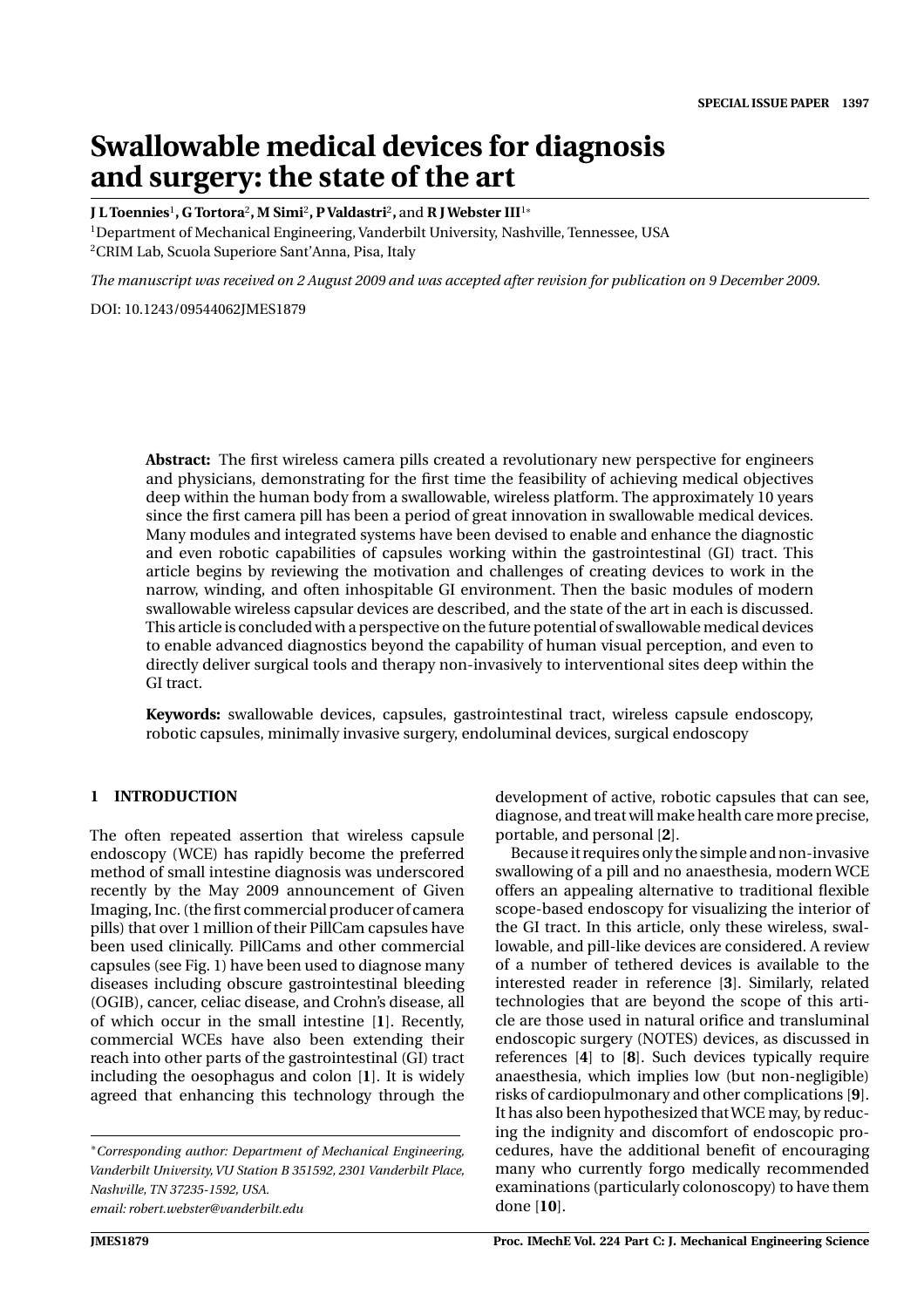

**Fig. 1** Current commercially available swallowable camera capsules include (a) PillCam SB2, (b) PillCam ESO, (c) PillCam Colon, all by Given Imaging, Inc., as well as (d) EndoCapsule of Olympus, Inc., (e) OMOM of Jinshan Science and Technology Group, and (f) MiRo of Intromedic Co. These capsules carry cameras into the GI tract for visual inspection. While most of the capsules shown are designed for the small intestine, PillCam ESO is an oesophageal capsule and the PillCam Colon carries two onboard cameras for use in the large intestine. All capsules are  $11$  mm in diameter  $\times$  26 mm in length except for OMOM (13 mm  $\times$  27.9 mm), MiRo (10.8 mm  $\times$  24 mm) [14], and PillCam Colon (11 mm  $\times$  31 mm) [15]

Robotic systems including sensors and actuators have shown great promise in extending the interventional and diagnostic capabilities of WCEs, and the purpose of this article is to review the state of the art in such systems. Because a number of recent and thorough reviews of commercial passive (imaging-only) camera pills are already available to the interested reader (see references [**1**], [**3**], [**11**], and [**12**]), the present authors treat them only briefly here, providing a complementary review of recent robotic advancements in swallowable sensors and actuators, and the associated electronics, telemetry, and power systems that enable them to work. A brief survey of some (but not all) of these topics has been given in reference [**13**], and in the current paper an expanded review of all aspects of state-of-the-art WCE technology is provided.

The sections that follow first discuss the unique requirements of the various areas of the GI tract and briefly treat commercial capsules. Then, a high-level overview of the modules that can be included in a robotic WCE is given, after which each module is discussed in depth. The article concludes in section 10 with a perspective on the role robotic technologies can be expected to play in the future of WCE.

### **2 CAPSULE ENVIRONMENT AND MODULES**

The GI tract consists of oesophagus, stomach, small intestine, and large intestine (or colon), each of which presents different challenges for WCEs (see Fig. 2). The oesophagus, which connects the throat to the stomach, is a hollow, muscular tube that for an average adult is approximately 25 cm long, and 1.5–2 cm in diameter [**16**]. Oesophageal capsules (e.g. the PillCam



**Fig. 2** A Schematic of the GI tract showing the oesophagus, stomach, small intestine, and large intestine (or colon), each of which present a unique set of challenges for WCEs. The typical path of a WCE is shown by the dashed black line. Note that the orientation of a capsule along this path is arbitrary due to the lack of active locomotion

ESO and ESO2 by Given Imaging, Inc.) require high frame rates due to the rapid rate of progression (complete transit in approximately 10 s [**16**]) of the capsule within the oesophagus. Fortunately, since such capsules only need to function for a few minutes, battery life is a much lesser concern than in other areas of the GI tract [**12**]. Oesophageal capsules can also be used for longer-term monitoring when combined with a braking or anchoring mechanism such as legs [**17**, **18**] or magnets [**19**] (which are discussed further in section 7). This is particularly useful in diagnosis of gastro oesophageal reflux disease (GERD), which requires at least 24 hours of pH monitoring.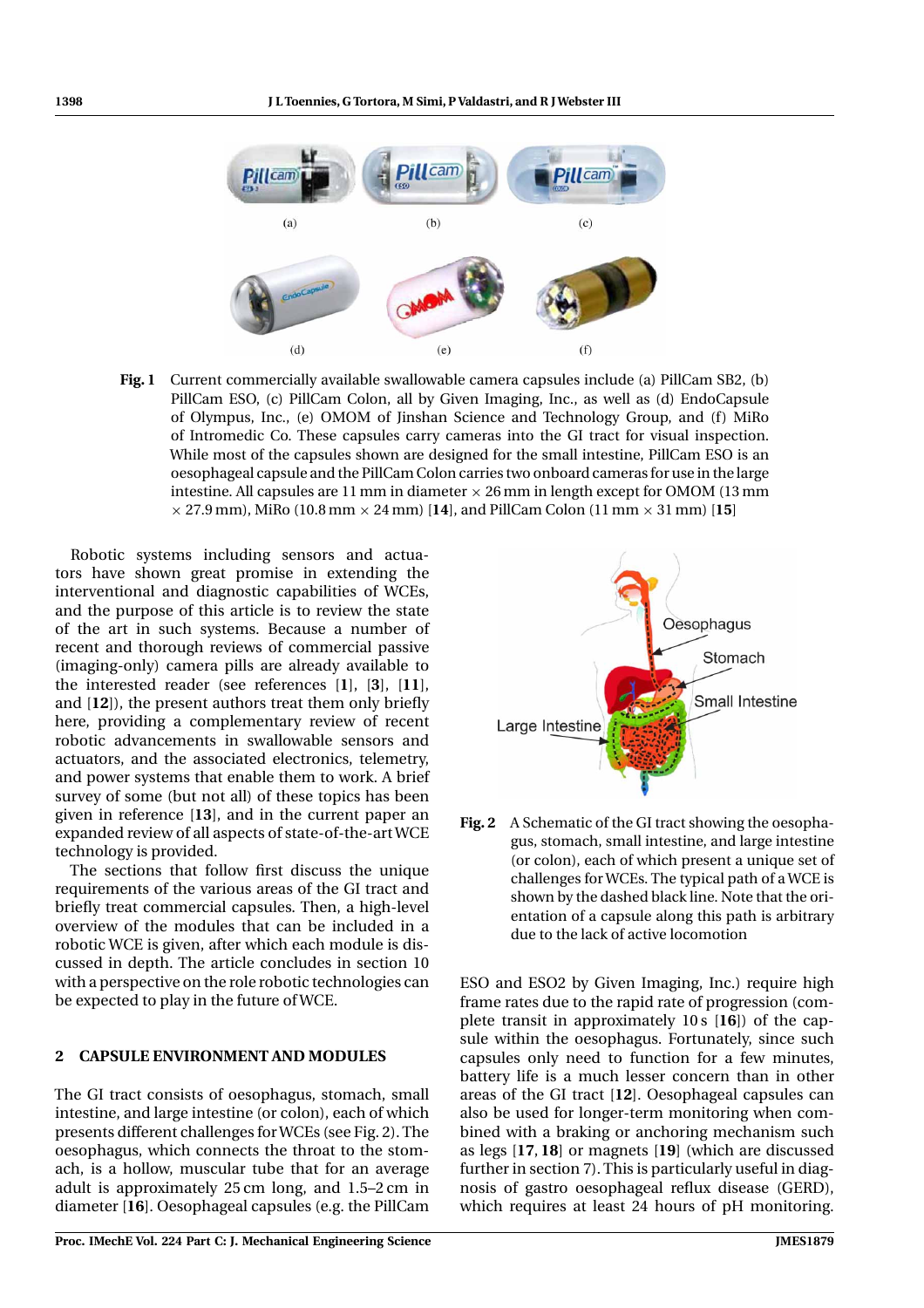The Medtronic Bravo Capsule, which does not collect images, is designed for this purpose but requires fixation to the oesophageal wall via an endoscopic procedure [**20**].

After passing through the oesophagus, the capsule reaches the stomach, a large, typically deflated elastic sac that is lined with a thick mucous membrane and contains gastric juices. In its deflated state, the stomach contains many longitudinal folds, and at the pylorus, the narrowest part of the stomach, it is about 2 cm in diameter [**16**]. Owing to the challenge of maintaining traction on the stomach wall, few capsules have been purposely designed for this portion of the GI tract, although prototypes have been developed for a propeller-driven 'swimming' capsule [**21**] (see section 7) and a multi-module assemblable and reconfigurable robotic system consisting of several units intended to be independently swallowed [**22**].

A capsule exits the stomach into the small intestine, where WCEs have made their most significant clinical impact. The small intestine is an elastic lumen, 3–4 cm in diameter, and is the longest portion of the GI tract (approximately 670–760 cm in length). This tubular structure, which winds and curves many times in the abdomen, has villi coating its internal surface. It normally contains semi-digested foods, pancreatic juices, enzymes, and bile [**16**], although the food products are typically removed via ingestible agents prior to capsule endoscopy. WCEs are pushed through the small intestine via peristalsis (the natural muscle activity that normally moves decomposing food products). Peristalsis generally occurs over short segments and propagates at a rate of 1–2 cm/min [**16**]. Commercial capsules designed for the small intestine (see Fig. 1) include the PillCam SB and SB2 and Agile Patency System (a self-disintegrating pill [**12**]) by Given Imaging, Inc., the EndoCapsule by Olympus, Inc., the OMOM capsule by the Jinshan Science and Technology Group Co., Ltd., and the MiRo capsule by Intromedic Co. The Agile capsule, an accessory to the PillCam, can be used prior to the ingestion of the PillCam SB to verify adequate capsule passage through the GI tract in patients with known or suspected strictures. This capsule assists in detecting the problem of capsule retention, which occurs in 0.75 per cent of OGIB cases, but may occur at a rate of up to 6.7 per cent in patients with Crohn's disease [**12**]. While each of these commercial capsules is designed for use in the small intestine, they vary in the optical sensors (complementary metal oxide silicone (CMOS) or charged couple device (CCD)) used, their size, and their attainable frame rates. See section 5 for further information as well as reference [**14**] for an in-depth review of commercial camera capsule capabilities.

The last region of the GI tract encountered by a WCE is the large intestine or colon, which measures about 150 cm in length and 6 cm in diameter [**16**, **23**]. While it does not contain as many folds as the small intestine,

## **Fig. 3** Schematic diagram of possible modules in a robotic wireless capsule

the large intestine contains two flexures (corners) that a capsule must navigate around. The larger lumen makes diagnosis difficult for capsules designed for the small intestine because they tumble in the larger lumen and generally cannot view the entire internal surface. A number of devices have been designed to work in the colon by entering through the rectum and travelling against peristalsis (which is the approach of standard colonoscopy) as reviewed in reference [**3**]. WCEs designed for the colon include PillCam Colon by Given Imaging, Inc. and the legged capsule of Valdastri *et al.* [**10**]. The time of passage of a capsule through the entire GI tract is generally about 8–10 h, with approximately 1 h spent in the stomach, 4 h in the small intestine, and 5 h in the colon [**24**].

# **2.1 Robotic endoscopic capsule modules**

There are a number of modules possible in a robotic WCE (see Fig. 3), although most capsules built to date include only a subset of these due to space constraints.Whether it will ultimately be possible to create a single robotic device with all of these modules that can both diagnose and treat disease, or whether a group of task-specific capsules will work cooperatively (a more likely initial scenario), a large number of robotic modules will be required. The major modules of a robotic capsule system are localization, telemetry, vision, non-visual sensors, locomotion, interventional systems, and power. Each of these modules individually poses a variety of worthy engineering challenges, and integrating two or more of them is also challenging. Subsequent sections of this article discuss the technical progress that has been made in each of the general modules.

# **3 LOCALIZATION**

To determine the location of lesions and other structures visualized in capsule images (for future

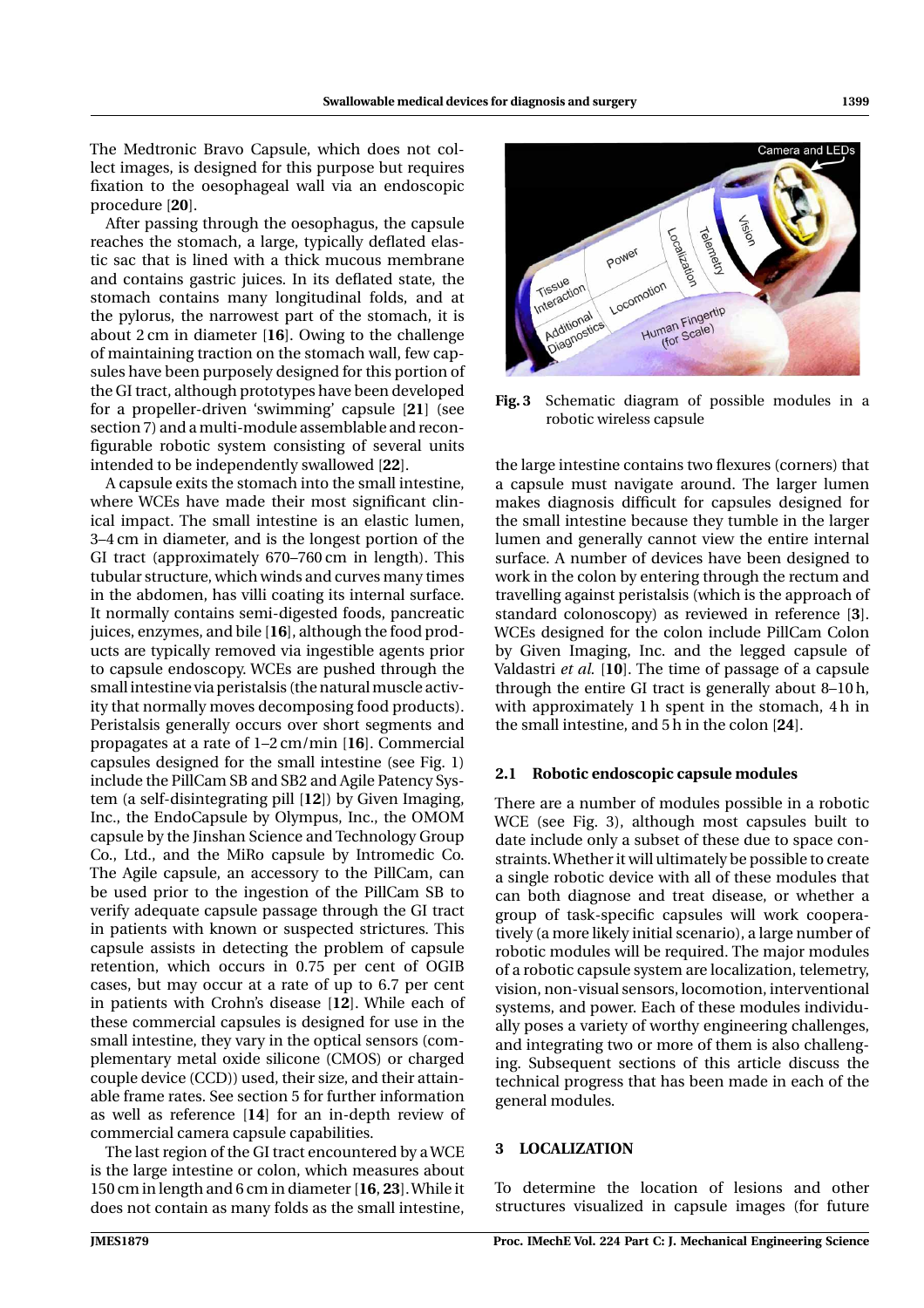follow-up interventions or to enhance diagnosis) systems must be developed to measure the position and orientation of the capsule when images are collected. Useful spatial information includes the capsule's position in three-dimensional (3D) space, the distance it has travelled along the GI tract, and the region of the GI in which it is located. A number of methods for obtaining localization information have been explored in feasibility studies, including systems based on radio frequency (RF) triangulation, magnetic tracking, computer vision, and ultrasound, as described below.

3D position information can be obtained by both RF triangulation and magnetic tracking. RF triangulation systems typically use an external sensor array that measures signal strength of capsule transmissions at multiple points and uses this information to estimate distance. This type of localization method is used in PillCam SB systems [**25**]. However, the noisy nature of distance estimates based on RF signal strength resulted in an average experimental error of 37.7 mm [**26**] in one study. A second approach to obtain 3D position information is magnetic tracking of a permanent magnet that is placed inside the capsule and detected by a skin-mounted magnetoresistive sensor array [**26**]. Using both field strength and field direction, a calibrated sensor array can achieve an average position error of 3.3 mm and an average orientation error of 3<sup>°</sup> [**27**]. This system uses a static magnetic field and can collect measurements at 3.33–5 Hz. Another 3D magnetic detection system called 3D-MAGMA (Innovent Technology, Germany), collects individual measurements at 50 Hz, before filtering and processing to provide accurate position information at a rate of 2 Hz. It uses 27 sensors, achieving an accuracy of 5 mm and 2◦ [**28**], and also uses magnetic information to estimate velocity.

Distance along the GI tract and determination of the GI structure in which the capsule is located have been approached through computer vision. While 'dead reckoning' of distance along the intestine may seem like an obvious approach for deducing capsule distance travelled, it is not straightforward. Commercial (non–oesophageal) capsules capture images at only 2– 4 Hz (see section 5), and their motion is erratic (i.e. they may spend relatively long periods of time stationary before moving forward rapidly a short distance, and they may even flip over, aiming their camera back up the lumen from where they came). Furthermore, there are few distinctive features on the wall of the GI tract for a computer vision algorithm to track. However, these difficulties have not prevented noteworthy attempts at computer vision approaches to capsule localization. One recent approach uses moving picture experts group (MPEG)-7 image features, vector quantization, principal component analysis, and neural networks to classify images as belonging to the upper or lower (i.e. the colon) GI tract and achieves 95 per cent accuracy [**29**]. Another computer vision

method uses an energy-based event boundary detection algorithm to identify different digestive organs based on their unique patterns of muscular contraction, correctly classifying events with 76 per cent accuracy [**30**].

Inertial sensing based on accelerometer data has also been used for capsule localization [**31**]. In this work, a  $3 \text{ mm} \times 3 \text{ mm}$  digital triaxial accelerometer, which operates at 20 Hz, was integrated within the capsule and data were transmitted over ZigBee technology (see section 4) to an external computer. This system successfully estimated orientation with 6<sup>◦</sup> accuracy. It should also be noted that since acceleration is directly measured, velocity can be obtained more accurately than position because it requires only a single integration. Another possible localization approach is the use of ultrasonic pulses emitted from outside the body and echoed by the capsule [**32**], although this has not yet been directly tested in the GI tract. The InteliSite and Enterion drug delivery capsules (see section 8 for more information) use Gamma Scintigraphy as a means of localization. This method requires a radioactive agent be placed inside the capsule so that it can be tracked using gamma cameras [**33**]. A recent review of patent literature by Moglia *et al.* [**34**] also discusses the possibility of combining magnetics and X-ray imaging to localize a capsule [**35**].

# **3.1 Localization summary and challenges**

Since the GI tract is a long tubular structure that folds upon itself many times and is free to move within the abdominal cavity, it is a challenging environment in which to localize capsule position. Furthermore, the GI tract lacks straightforward landmarks, making discernment of capsule location from image information difficult even for trained physicians. However, identifying the physical location of capture of each capsule image is important in both diagnostic and therapeutic applications of WCEs. This has lead to a number of innovative approaches to the localization problem, as reviewed above. However, these systems are currently at the proof of concept stage, and it remains unclear which will be the most useful and easily implementable, while providing sufficiently accurate information, in future clinical WCE applications.

# **4 TELEMETRY**

Endoscopic capsules rely heavily on wireless communication to transmit images and receive commands. The two most important metrics defining the quality of capsule wireless telemetry are power efficiency and data rate. Some capsules employ commercially available telemetry chips, while others utilize custom purpose-built solutions, see reference [**36**] for an overview. Given Imaging, Inc., for example, uses a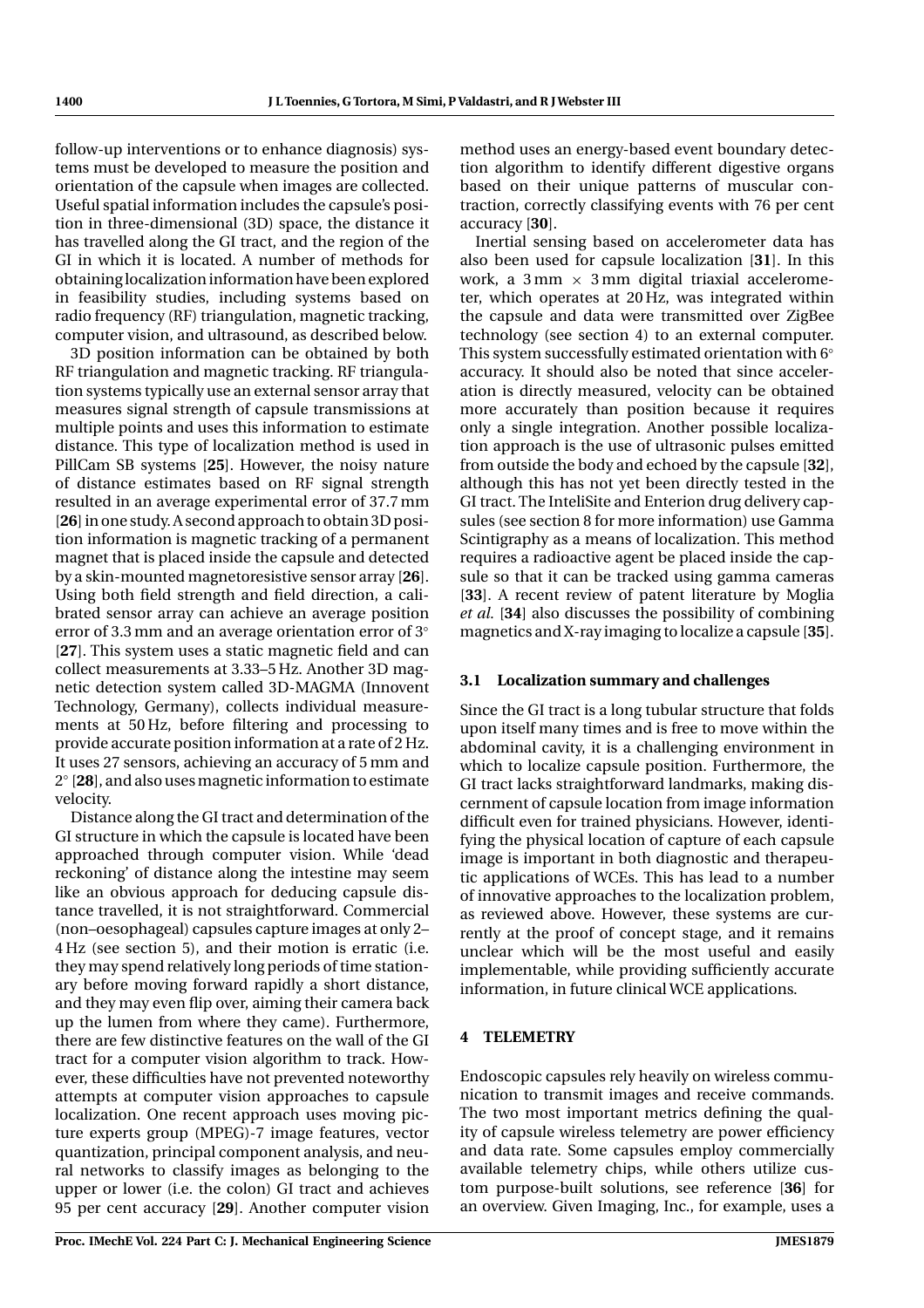custom telemetry chip produced specifically for their PillCams, made by Zarlink, Inc. The power consumption of this chip is 5.2 mW, and it has a data rate of 2.7 Mbps with a carrier frequency of 403–434 MHz [**36**]. This telemetry link is unidirectional and is used for transmitting images out of the capsule only. Other custom unidirectional modules for image transmission also exist. The system by Shen *et al.* [**37**] transmits on a 416 MHz carrier frequency at slightly lower power levels (4 mW) and data rates (2 Mbps) than the Zarlink chips described above. Thone *et al.* [**36**] developed a similar design that transmits at 2 Mbps at only 2 mW of power consumption, using a 144 MHz carrier frequency.

Bidirectional data transmission is often essential for robotic capsules, which must receive and act upon commands sent to them. ZigBee, which uses the IEEE 802.15.4 standard, has been applied for this purpose in proof of concept experiments by Valdastri *et al.* [**39**]. Developed with home and building automation, industrial control and monitoring, wireless sensor networks, and consumer electronics in mind, Zig-Bee is characterized by low power, low data rate, long battery lifetime, and high networking capability. The data rate of ZigBee is 250 kbps, which is sufficient for bidirectional transmission of control signals, but not for images. An architecture applying ZigBee together with a commercial microcontroller (CC2430 from Texas Instruments) for capsular endoscopy has been developed by Susilo *et al.* [**38**] (see Fig. 4).

An innovative new method of information transmission known as electric-field propagation exploits the human body as a conductive medium for data transmission. This has been applied in the new commercial MiRo capsule by Intromedic Co. While power levels and data rates have not yet been reported, it is hypothesized that this method may offer higher data rates with lower power consumption than existing



**Fig. 4** Custom miniature telemetry and control circuit boards developed by Susilo *et al.* [**38**], which utilize ZigBee and a commercial microcontroller for communication and control of a WCE

RF technologies due to the elimination of powerconsuming RF transmission components [**40**].

#### **4.1 Telemetry summary and challenges**

Data rates are limited in current unidirectional telemetry links for video signals, which limit current image transmission frequency to 2–4 Hz (see section 5). Paths forward towards more rapid imaging include improved image compression algorithms (see section 5) and/or enhanced telemetry link technology, with electric-field propagation being the most promising current technology. In designing a telemetry link, one must be concerned with not only keeping electrical power consumption low and data rates high, but also maintaining transmission signal power within medically safe limits (see reference [**39**]) without sacrificing transmission link reliability. Robotic devices often require bidirectional communication, and Zig-Bee is the most promising current technology that has been used in this application.

#### **5 VISION**

Capsular endoscopy owes its very existence to the miniaturization and quality enhancements of cameras that have taken place in the past several years [**41**], which enabled the first camera pills. The goal of all current capsule vision systems is to use onboard components to obtain clear images of areas of interest in the GI tract and to transmit those images efficiently to an offboard platform for manual analysis by a physician or automated analysis by a computer algorithm. Vision system enhancements are an active area of WCE research, and efforts are underway towards miniaturization, efficiency enhancements, improving image quality and information content, and methods of differentiating the few diagnostically useful images from the many total images returned from the capsule. Current commercial and research capsules and capsule robots typically make use of miniature CMOS [**40**, **42**, **43**] and CCD [**44**] imaging chips, and a detailed review of their vision capabilities can be found in reference [**1**]. Briefly, there exists single (PillCam SB, Given Imaging, Inc.) and multi-lens (PillCam SB2) solutions, with four (PillCam SB) to six (Olympus EndoCapsule) light emitting diodes (LEDs), viewing angles from 140◦ (PillCam SB) to 156◦ (PillCam SB2), and data rates of 2 Hz (PillCam, OMOM and Olympus capsules) to 3 Hz (MiRo, Intromedic Co.). The PillCam SB, OMOM, and MiRo store all images for later viewing, while the Pill-Cam SB2 and the Olympus EndoCapsule provide the capability of viewing images as they are acquired. The oesophageal capsules (PillCam ESO and ESO2) require higher data rates for shorter durations and include two cameras capturing at up to 18 images per second with a battery life of 20–30 min [**42**]. The lone example of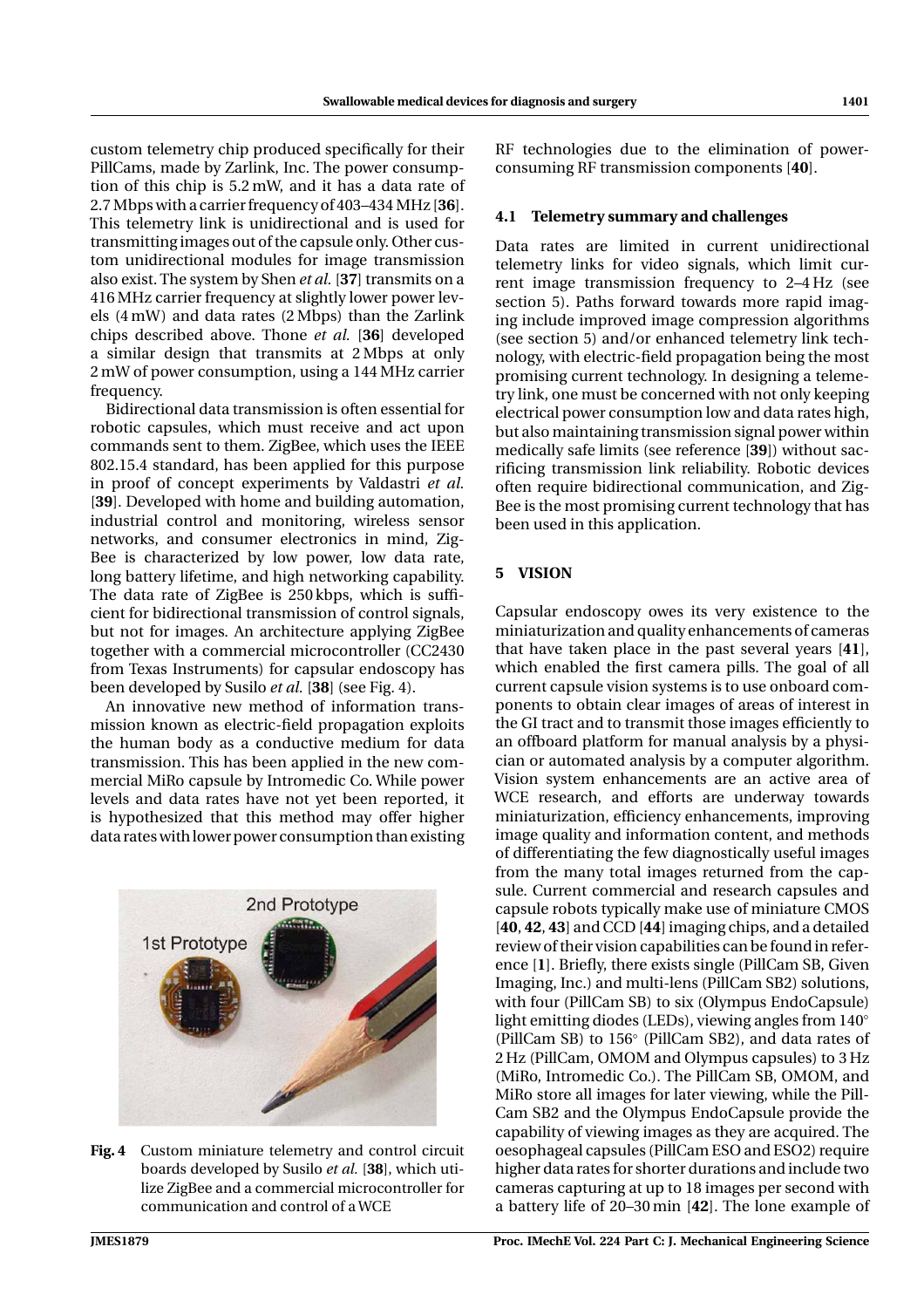a commercial capsule designed for the colon (PillCam Colon) also has two cameras capturing images at 4 Hz each. Because it can be switched off until the capsule reaches the colon, the device has a battery life quoted at 10 h [**1**], but its active period is shorter.

# **5.1 Image acquisition hardware**

To obtain clear images, modern endoscopic capsules rely on onboard image acquisition hardware including a vision sensor, lens, illumination source, and image compression chip. These combine to deliver images (see Fig. 5 for an example), the quality of which can be described by metrics for colour resolution, spatial resolution, and frame rate [**45**]. As mentioned above, most image acquisition chips are currently based on CMOS technology, with the exception of the Olympus EndoCapsule, which uses CCD. When compared with the PillCam SB, it has been shown that the EndoCapsule generally scores higher in image quality and resolution, but both yield comparable diagnostic performance [**46**, **47**]. CMOS technology has also been applied to a variety of robotic capsules within the Versatile Endoscopic Capsule for Gastrointestinal Tumor Recognition and Therapy (VECTOR) European project, where a monolithic  $320 \times 240$  active-pixel colour-RGB or grey level camera-on-a-chip sensor was developed and tested in the *ex-vivo* setting [**48**, **49**]. There has also been some recent work aimed at combining ideas from CMOS and CCD chips to create improved hybrid cameras [**41**].

Optics are also important for high-quality vision, and there has been some work towards developing autofocus lenses. A prototype system by Cavallotti *et al.* [**14**] uses a liquid lens actuated by a pulse width modulated signal to adjust focal length from 30 to 100 mm. Good illumination is also essential for



**Fig. 5** View of a bleeding lesion in the small intestine, captured by a PillCam SB (image courtesy of Rajesh Kumar, Johns Hopkins University)

high-quality imaging and can even yield enhanced information beyond human visual capacity. Promising techniques include chromoendoscopy and autofluorescence (light working in conjunction with dyes and chemicals applied to the intestinal lining), confocal laser endomicroscopy (for real-time histology), and spectroscopy (which has been used to detect dysplasia) [**50**]. Endoscopic capsules may in the future serve as a platform for carrying many of these and future optical diagnosis techniques deep into the GI tract.

# **5.2 Image compression and software**

Image compression is required for rapid image transmission over the relatively low data rate telemetry links described in section 4. The images collected from capsule-based cameras generally contain a large amount of information (a VGA image with 8-bit colour information contains  $2.45\times10^6$  bits, and many current capsules capture at 1/4 this resolution) before compression. Since capsules have limited power, compression must be efficient both in terms of electrical power and time, while retaining the essential information stored in the image. The exact level of compression necessary depends on the application and the medical objective of the capsule. While current PillCams produce diagnostically useful results, there is little debate that higher frame rates would be desirable. For future robotic capsules that may be teleoperated by a physician, it is likely that frame rates of 20 or more will be required [**51**].

Some capsule image compression algorithms process the images acquired in two steps: demosaicking and transforming from RGB space to YCbCr space, before quantizing the image for compression [**52**]. One example that uses this standard compression technique, but implements a prediction algorithm as its underlying principle, can obtain compression ratios of 20. Using this technique, a 4 mm2 compression chip that consumes only 7.5 mW has been fabricated [**51**]. Another low-powered image compressor developed by Lin *et al.* skips the preprocessing steps of demosaicking and colour-space transformation by starting with the raw images in Bayer pattern format and then processing the R, G1, G2, and B signals separately. This technique reduces the computation load required to compress images by 75 per cent at 14.92 mW of power [**52**]. When compressing images, it is also important to conserve memory allocation that requires space onboard the capsule [**51**]. One approach that specifically addresses this uses a Bayer colour filter array to achieve performance comparable to a more complex wavelet-based coder, while maintaining low power consumption [**53**].

Advancements have also been made in software for onboard or offboard analysis of capsule images.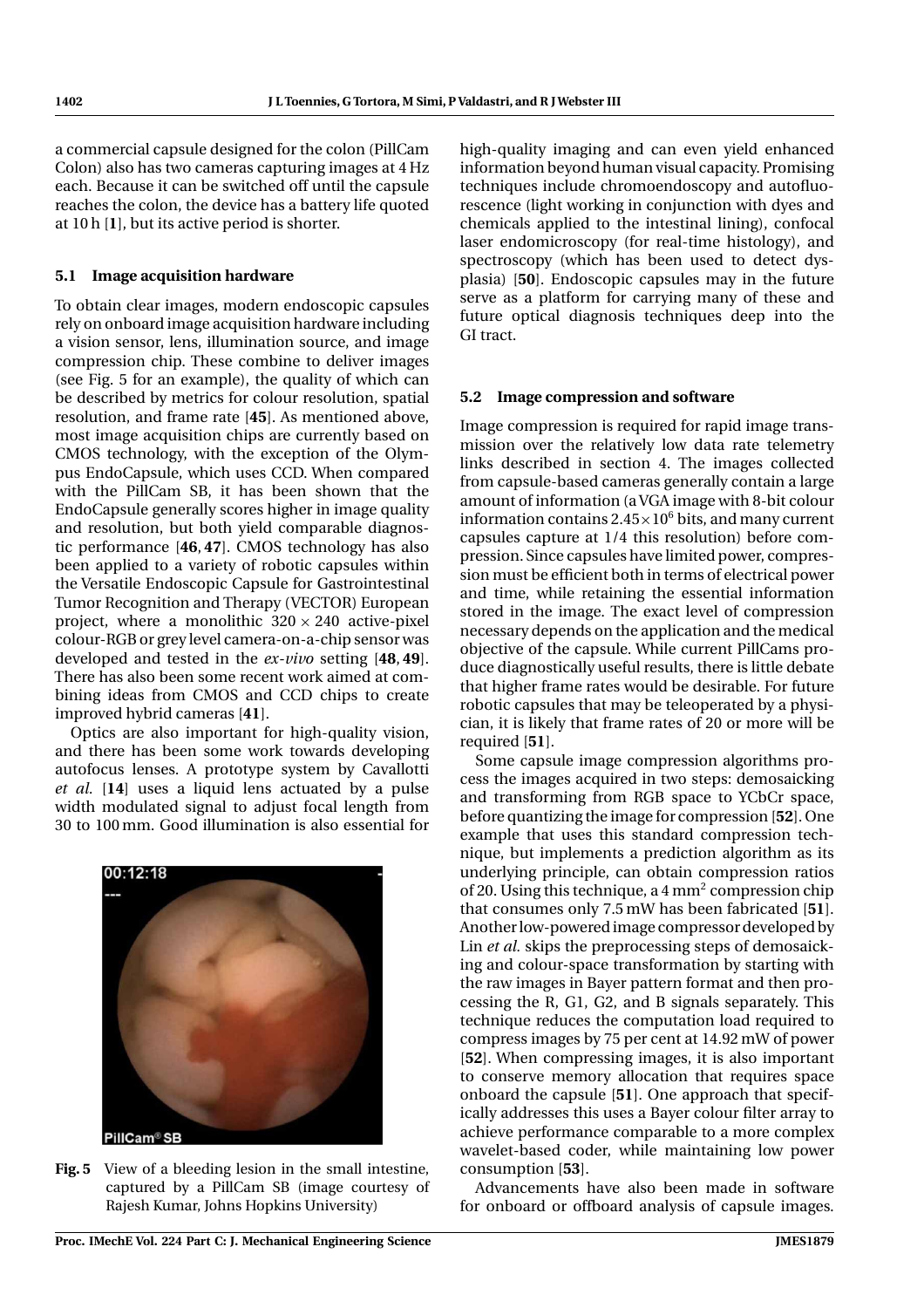Onboard software can enable closed-loop control of camera orientation for improving image quality [**54**]. It can also be used for *in-situ* capsule video analysis in order to detect and predict upcoming video images that may be of concern to a clinician [**55**]. External postprocessing software for capsule images is also extremely useful because a typical small intestine capsule will return approximately 50 000 total images from a single use [**56**], but only a very small fraction of these images will contain useful diagnostic information. For this reason, algorithms are under development to sort these images and guide the physician to the most important frames, with the future intent of aiding the physician by automatically suggesting appropriate diagnoses for lesions identified [**56**].

## **5.3 Vision summary and challenges**

The challenges in vision involve obtaining clear, sharp images of diagnostically useful areas of the GI tract and compressing them sufficiently (with minimal information loss) for fast transmission over the telemetry link. While the current performance of capsule-based cameras (typically 2–4 Hz at 1/4 VGA resolution) is good enough for some diagnostic tasks and perhaps for some future automated robotic tasks that do not involve real-time human interaction, there is little debate that speed and resolution improvements would be desirable. Such improvements will be necessary to enable some future teleoperated robotic capsules envisioned by researchers, which will require imaging at approximately 24 fps so that the images returned have the appearance of video to the human operator. Unless there are dramatic breakthroughs in telemetry, advancements towards this goal are likely to include increasingly sophisticated image compression algorithms. It is also important to develop automatic image analysis algorithms in both the onboard and offboard contexts, to assist with real-time control and identification of the few diagnostically useful images among the thousands typically returned, respectively.

### **6 DIAGNOSTIC SYSTEMS BEYOND IMAGE ACQUISITION**

It is in principle possible to carry a wide range of biosensors onboard a capsule. Quantities that have been measured to date by capsule-based sensors include pH, pressure, oxygenation, electrical conductivity, temperature, and blood detection. An example of a capsule with integrated pressure, temperature, and pH sensing capabilities is presented in reference [**45**].

pH sensing can detect acidic reflux, and impedance monitoring can detect non-acidic reflux, both of which are useful diagnostically. Gonzalez-Guillaumin *et al.* [**19**] developed a swallowable capsule that can perform



**Fig. 6** Prototype of the pH-sensing capsule that uses a voltage difference to measure pH and half-ring electrodes for impedance sensing (©2007 IEEE) [**19**]

both of these tasks, as shown in Fig. 6, providing 24-h monitoring for the detection and evaluation of GERD. One noteworthy aspect of this design is its ability to be held to the oesophageal wall through an external magnet placed near the throat. This may be an advantage over the Medtronic Bravo Capsule, which is designed for the same clinical objective but requires thin metal spikes for attachment to the oesophageal wall [**20**].

Temperatures can be measured in the GI tract by the VitalSense ingestible telemetric physiological monitoring system, that uses thermistor-based sensing, as well as the CorTemp pill system that uses the frequency of oscillation of a crystal for temperature sensing [**57**]. Other pH and temperature measurement capsules include the Philips iPill (also discussed in section 8) [**8**, **58**] and a design by van der Schaar *et al.* that can also expel a small amount of liquid [**34**]. Two other sensing capsules reviewed in reference [**13**] include the Lab-on-a-Pill capsule [**59**] which can sense pH, conductivity, and oxygen levels, and a patented design known as the Stanford endocapsule [**60**] that alludes to optical, chemical, temperature, and pH sensing capabilities. Moglia *et al.* [**34**] also review other recent patents on capsule-based biosensors.

There has also been research towards detecting blood in the intestine and stomach via microsensors. Researchers from the VECTOR project, in collaboration with novineon Healthcare Technology Partners GmbH and Sensocor Ltd. developed a system consisting of a bleeding detection capsule (ingestible and implantable versions) that communicates with an external event monitor. LED's onboard the capsule emit red and blue light, identifying the presence of blood by transmission spectroscopy.

Another diagnostic capability that would be useful onboard a capsule is optical biopsy. Standard biopsy in the colon currently requires ten relatively large (2– 3 mm<sup>3</sup>) tissue samples to be taken from the same location and analysed within 1–2 h of extraction, which are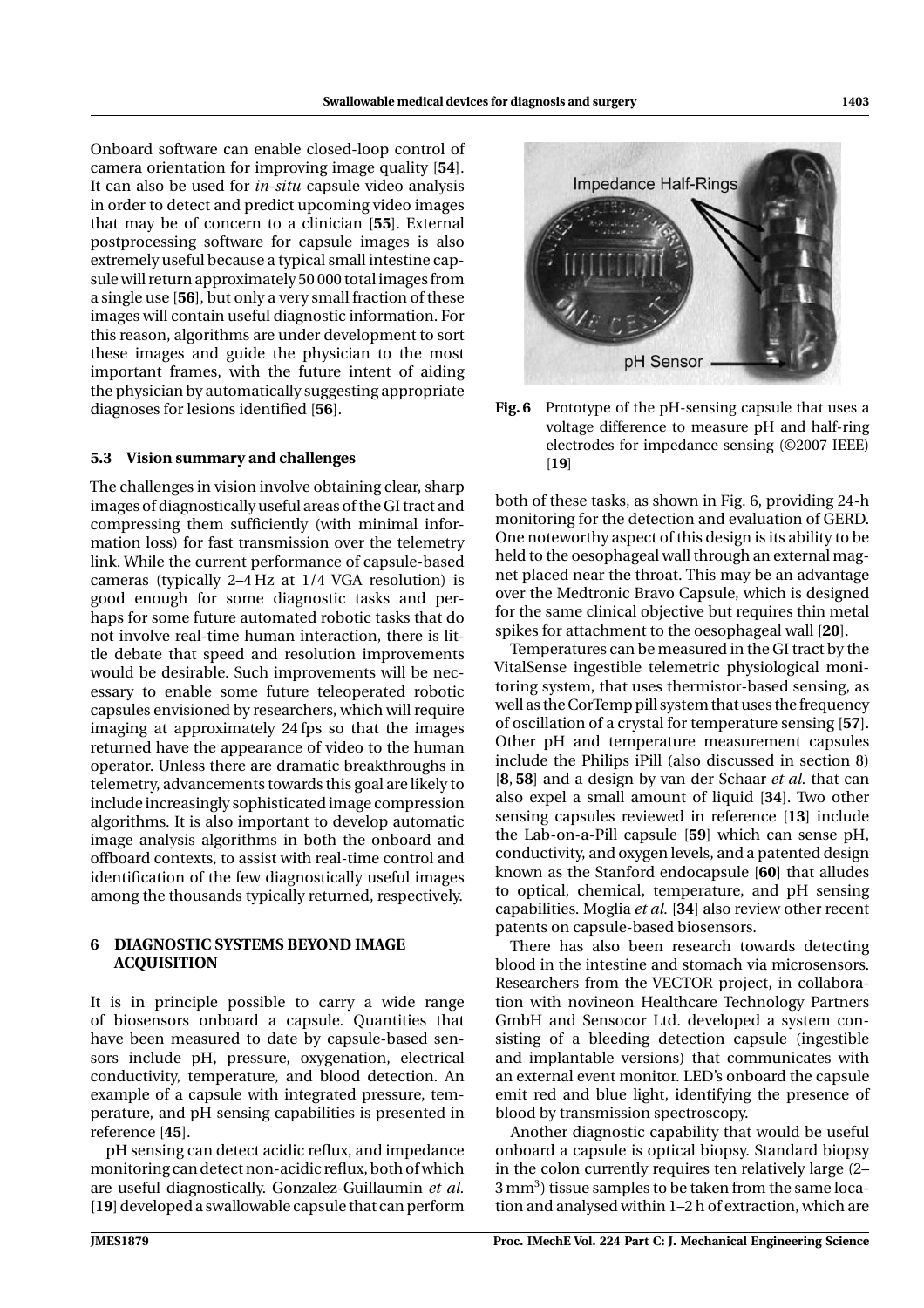challenging (and perhaps impossible) requirements for a mobile swallowable capsule. Optical biopsy provides a potential alternative using the properties of light for diagnosis. Promising imaging techniques for optical biopsy include fluorescence endoscopy, optical coherence tomography, confocal microendoscopy, light-scattering spectroscopy, raman spectroscopy, and molecular imaging, all of which are discussed in detail in reference [**61**].

# **6.1 Sensing summary and challenges**

Significant challenges in integrating sensing onboard WCEs are in developing and miniaturizing the biosensors themselves. Additional challenges arise in packaging them onboard the capsule where they must be shielded from unwanted environmental contact and exposed when desired. As with all other capsule components, sensors must also be power efficient and able to be integrated with other modules. A number of promising sensing methods have been developed including sensors for pressure, temperature, electrical conductivity, and pH, and optical biopsy techniques hold great promise for extending the diagnostic capabilities of endoscopic capsules.

# **7 LOCOMOTION**

Current commercial capsules move through the GI tract by means of peristalsis alone. However, such movement is unpredictable and inconsistent, which results in incomplete evaluations approximately 20 per cent of the time [**62**]. Performance is even worse in the large intestine, where the sensitivity of capsule endoscopes for detecting colonic lesions is low compared with the use of conventional colonoscopy [**15**]. Active locomotion has the potential to improve capsule imaging consistency and coverage, by enabling the capsule to suspend itself in the middle of the lumen and move forward, backward, and to stop in place at areas of interest [**10**]. Two main approaches have been developed for WCE locomotion: (a) internal and (b) external. Internal locomotion is defined as the use of micromechanisms integrated solely onboard the capsule platform for locomotion. In contrast, external locomotion utilizes propulsive forces transmitted by an external system, typically a magnetic field.

## **7.1 Internal locomotion**

Advantages of internal locomotion are the ability to obtain precise motion relative to the lumen due to local contact, and the fact that no external magnetic field generators are required. Another advantage of some mechanisms (such as legs) is the ability to simultaneously distend tissue away from the camera lens

[10]. The major drawback is the need to supply relatively large actuators with a significant amount of power. A number of different internal locomotion strategies have been developed over the past few years, as discussed below.

Vibratory actuation can aid the forward progression of a capsule along the GI tract by reducing friction with its environment [**63**]. Here, the capsule contains a micromotor with an assymetric mass on the rotor to create vibrations around its central axis.The advantage of this method of locomotion is its mechanical simplicity. Challenges include lack of active orientation control and difficulty obtaining good images during vibration. Furthermore, the capsule cannot actively hold a given position or reverse direction and travel back up the intestine.

Another means of locomotion inspired by biology that has been applied to WCEs is earthworm-like motion. Kim and colleagues [**64**] have developed two prototypes, one 13 mm in diameter by 33 mm in length, and another 15 mm in diameter by 30 mm in length [**65**, **66**], as shown in Fig. 7 (left). The first device propels itself by cyclic compression/extension of shape memory alloy (SMA) spring actuators, while alternately anchoring its ends to a surface using directional spines (micro needles) mounted at each end. The locomotion method of the second prototype is the same as the first, but it consists of two bellows joined by a custom impact-based piezo actuator. Both designs were tested in *ex-vivo* porcine intestine and achieved velocities of 0.85 cm/min (one point of contact) and 1.47 cm/min (three points of contact) for the first prototype, and 13.38 cm/min with an 11 mm stroke for the second prototype. The first prototype moved slower than the second due to the time constants associated with heating and cooling SMA actuators. Directional spines provide the advantage of a passive anchoring mechanism that does not require power or additional actuators, but likely at the expense of precluding bidirectional motion.

Another bio-inspired solution is a cilia system for locomotion [**67**]. The 15 mm diameter by 35 mm long capsule contains six units (intended to mimic biological cells), with two appendages that extend from each unit (mimicking cilia extensions). Each unit is driven by two SMA actuators to enable bidirectional motion at a maximum velocity of 2.4 cm/min. However, the power consumption of this design is currently high due to numerous SMA actuators. In order to increase friction with the intestinal wall, design optimization of the leg-like cilia extensions has also been performed [**68**].

It is also possible to produce locomotion in the GI tract using a 'paddling' technique where leg-like fins travel the length of the capsule [**69**]. At the back of the capsule, the fins retract before recycling to the front of the capsule for the next paddle stroke. An advantage of the paddling motion is the rapid velocity it enables of up to 18–36 cm/min depending on the number of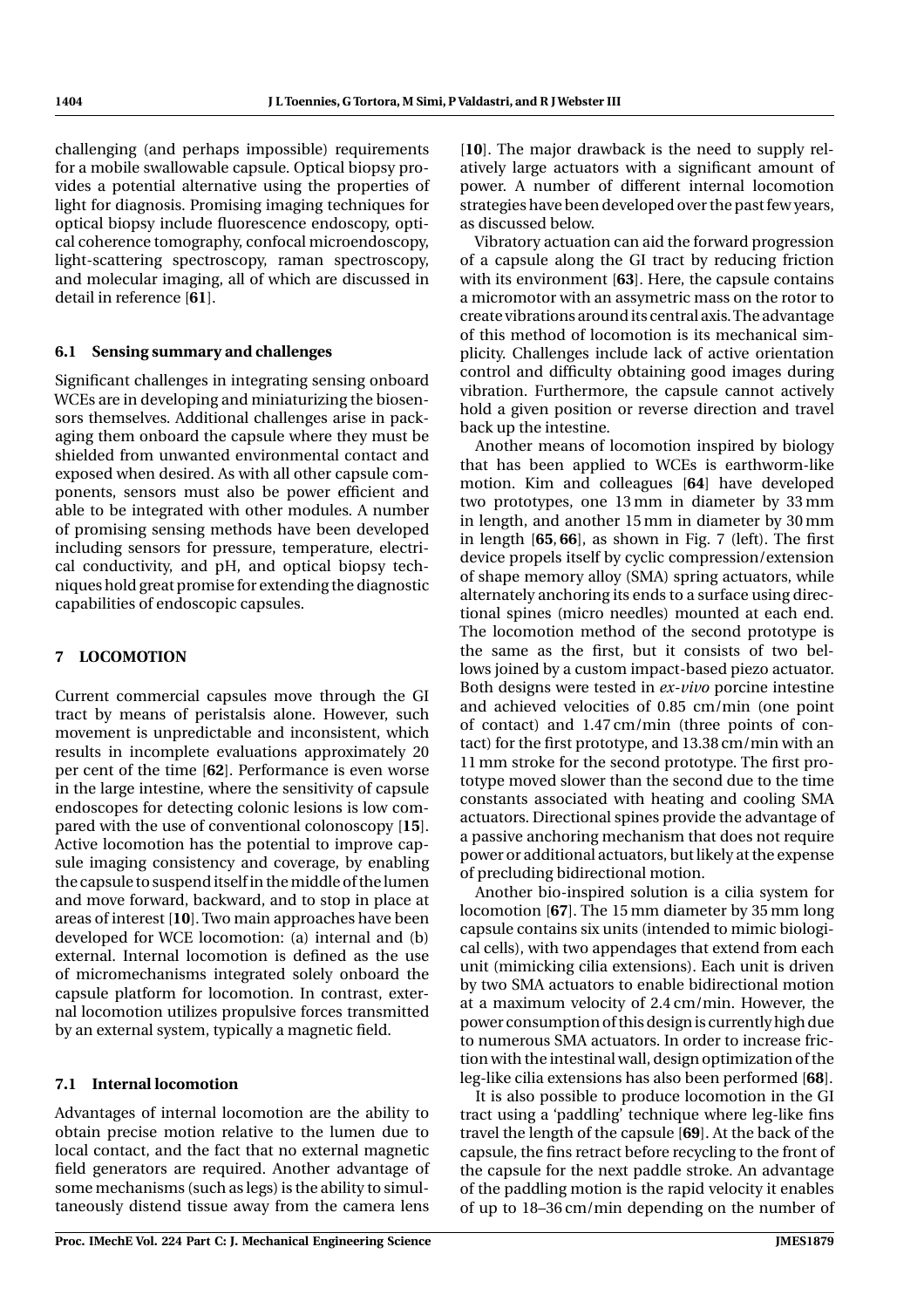curves in the section of the GI it traverses, although it does not appear to be able to achieve bidirectional motion in its current form.

Including legs on a capsule has been found useful for both anchoring and locomotion in the GI tract. A robotic capsule with an anchoring mechanism designed for the oesophageal region of the GI tract has been developed by Tognarelli *et al.* [**18**]. The design uses three nitinol flexible legs with compliant feet that deploy when released by a motor and can be retracted again when desired. A design similar in intent though employing a different anchoring foot design is a capsule that uses legs with bio-inspired feet that enhance adhesion to the oesophageal wall [**17**]. This design is envisioned as a follow-up device to initial diagnosis and localization of pathology by current commercial capsules for somewhat longerterm or higher image quality monitoring. Extending the idea of this anchoring mechanism using micropatterned adhesives, Karagozler *et al.* [**70**] combine two of the anchoring modules together to develop a locomotion module for an endoscopic capsule. This capsule has six legs, three on each end, that are actuated by coil-type SMA wire in an alternating fashion to mimic a crawling motion. As in models discussed above, intrinsic cycle time and power consumption limits of SMA actuators limit actuation efficiency and speed.

Fully bidirectional legged locomotion has been developed over the past 10 years at the Italian Center for Research in Microengineering through a series of increasingly sophisticated legged robot prototypes. The first prototypes included six SMA-actuated legs [**71**]. The short functional lives of the SMA actuators and mechanical complexity of the design prompted a move to the use of miniature brushless DC motors, and designs incorporating 4 legs (12 mm in diameter and 40 mm in length) [**72**], 8 legs (12 mm in diameter and 40 mm in length) [**73**, **74**], and 12 legs (11 mm in diameter and 25 mm in length) [**10**, **75**] have been developed. This latest design (see Fig. 7(centre)) contains all mechanical components in a capsule matching the size of commercial camera pills, is able to distend tissue in a uniform manner with six points

of contact at each end of the capsule (enhancing camera visibility and locomotion), and has the ability to travel the length of the colon in a time comparable to traditional colonoscopy [**10**]. All of the above legged designs benefit from optimized, bio-inspired leg geometry, which has included flexure-based knees and careful consideration of foot geometry for safe and high-friction contact with the intestinal wall [**76**, **77**]. Some advantages of legged locomotion include the ability to control capsule position and orientation, anchor and release the capsule as desired, and distend the colon away from the camera lens without insufflation.

A promising new approach for locomotion in a liquid-filled GI environment (particularly the stomach; the patient can be instructed to drink liquid prior to swallowing the capsule) is propeller propulsion [**21**], as shown in Fig. 7(right). A propeller-driven capsule acts as a miniature submarine, steering itself in a liquid environment by actuating its propellers according to direction, speed, and rotation commands input by a human operator using a joystick. The velocity of initial prototypes using this approach was 120–140 cm/min, but they do require full immersion in a liquid environment in order to work. Other innovative methods of locomotion (see reference [**41**]) include electrostimulation of GI muscles [**78**–**80**] and flagellar swimming [**81**]. In addition, some patents allude to the possibility of locomotion through magnetically actuated propellers [**82**], and self-propulsion through a fluid jet [**83**], but these mechanisms have yet to be studied in depth.

## *7.1.1 Internal locomotion summary and challenges*

While, as described above, many innovative mechanisms for onboard capsule locomotion have been devised, there remain a number of challenges in moving them from research laboratories to the clinical setting. These include (a) making the mechanisms cheap enough to be disposable (which may be preferred) or robust and well-sealed enough for sterilization, (b) making them efficient enough that they can run for a



that uses SMA actuation for extension and contraction (©2005 IEEE) [**65**], (centre) the 12-legged capsule developed by Valdastri *et al.* [**10**, **75**], (right) a propeller-driven capsule that acts like a miniature submarine in the stomach [**21**]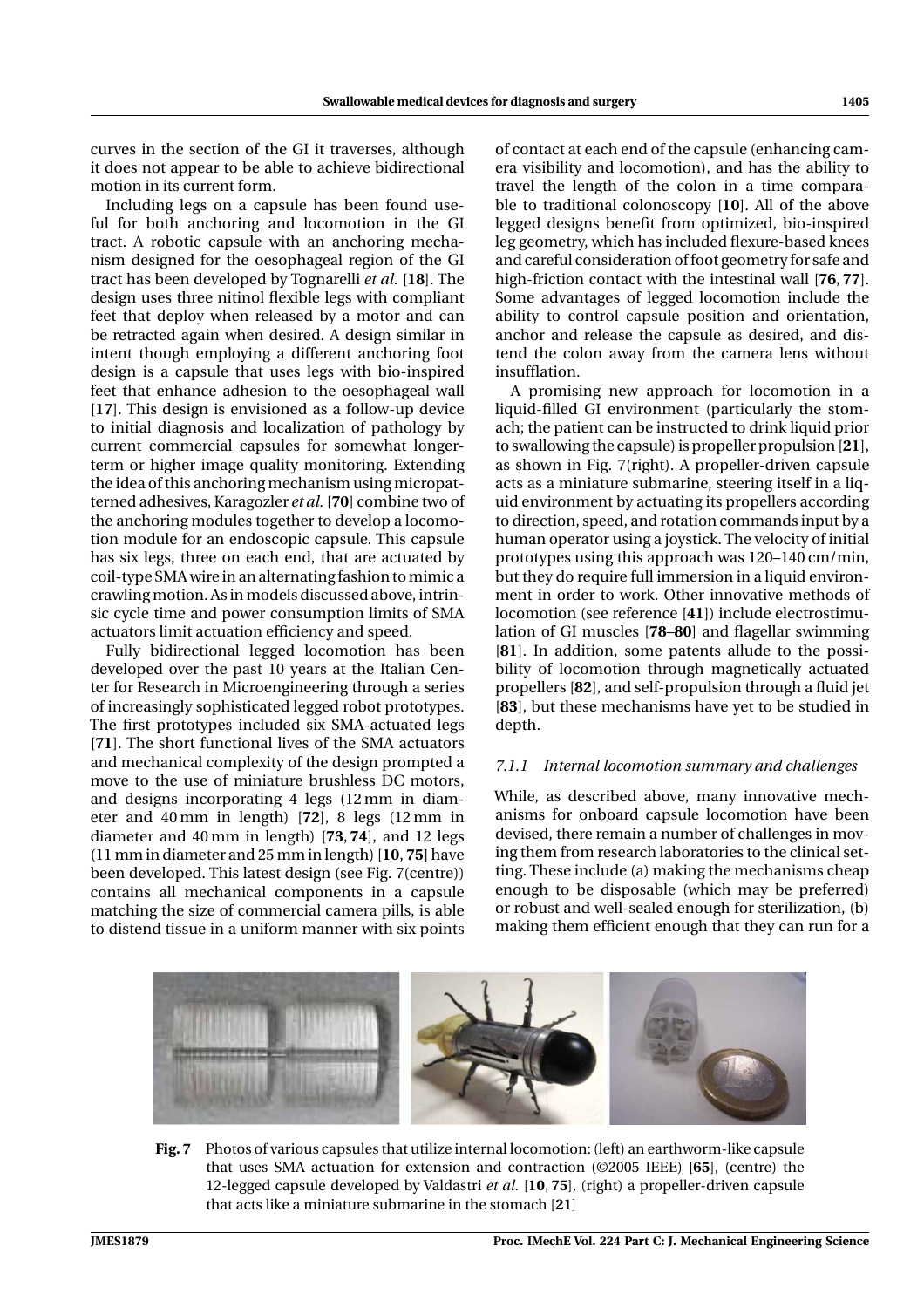sufficient length of time on miniature batteries (for example, see reference [**10**] for a discussion of the power requirements of the dual brushless motorlegged design and associated electronics and image capture equipment), (c) making complex mechanisms small enough to fit within a swallowable package (many existing initial prototypes have been larger than this for proof of concept), and (d) integrating locomotion mechanisms with the other modules described in Fig. 3, while maintaining overall dimensions at a swallowable size. Some of these issues are addressed, albeit at the cost of a significantly more complex overall system, by the external locomotion techniques discussed in the next section.

# **7.2 External locomotion**

The primary approach to imparting forces and torques to a capsule through a system external to the patient has been through the use of magnetic fields. Magnetic actuation of internal devices has previously been demonstrated in guiding catheters (e.g. the Niobe system of Stereotaxis, Inc.) [**84**] and in wireless microrobots designed for use in the human eye [**85**, **86**] and in capillaries [**87**].

The main advantage of using magnetic fields to control capsule position and orientation is the reduction in onboard space requirements for actuators, actuation mechanisms, and batteries. Primary challenges include determining the direction and strength of the magnetic field that should be applied to achieve desired capsule forces and torques, and dynamically modeling the capsule and intestine sufficiently well to enable control of positions and velocities via applied forces and torques. A trade-off in magnetic system design is the choice of coils versus permanent magnets for field generation. Coils can provide better control of field strength and direction, whereas permanent magnets can generate higher fields in a smaller form factor. Another critical limitation of external magnetic locomotion is that it is challenging to implement in a deflated lumen, although wireless insufflation systems have been proposed to overcome this obstacle [**88**].

Owing to the potential advantages, there are a number of current efforts underway to create a magnetically guided capsule. The Norika Project Team was one of the earliest groups to utilize magnetic fields for capsule motion, when they developed a capsule that has three internal coils that interact with three external coils embedded in a jacket worn by the patient for capsule rotation [**12**, **89**]. In any such system, optimization of the external magnetic field [**86**] is necessary to control the capsule, and approaches have been developed using three orthogonal coil pairs [**90**], which can be placed around the abdomen. Olympus has also been developing a magnetically actuated capsule that has an internal permanent magnet that interacts with a



**Fig. 8** Olympus magnetic capsule concept. The capsule is propelled by a rotating magnetic field that causes a helical ridge on the outside of the capsule to interact with the intestinal wall

varying, controllable, rotating field created by three pairs of external electromagnets (see Fig. 8). Rotating the external field, the capsule can be propelled forward or backward using a spiral ridge wrapped around its body [**12**].

Given Imaging, Inc., also has research underway towards developing a magnetic actuation system as part of a European FP6 project called Nanobased Capsule-Endoscopy with Molecular Imaging and Optical Biopsy [**91**]. As an alternative to external field generation using coils, Given Imaging is using an external hand-held plate magnet to generate the magnetic field. In initial feasibility studies, Given Imaging capsules have been modified to include magnetic material and an external permanent magnet was used to manipulate the capsule under gastroscopic visualization [**91**]. The Korean Institute of Science and Technology has proposed to control the magnetic field using an external permanent magnet fixed on the end effector of a Cartesian robot [**92**]. The system has a total of six degrees of freedom (DOFs): three from the robot, two from a rotary joint unit that rotates the magnet, and one from the adjustable, rolling bed of the patient. This idea has been studied in more depth by Ciuti *et al.* [**31**], who developed a user interface for control of a six-DOF industrial robot with a permanent magnet fixed to its end effector, as shown in Fig. 9. This system exploits the field strength obtained by a permanent magnet together with the precise control of magnet position afforded by the robotic manipulator.

The Stereotaxis system mentioned above, which was designed for catheters, has also recently been successfully applied to endoscopic capsule locomotion [**93**]. However, rather than design a new capsule with internal magnets, a magnetic shell was created for existing commercial camera pills. A silicone sleeve mixed with Neodymium–Boron–Iron can be used for this purpose [**94**]. Although this system can be used for orienting the capsule, because it cannot apply field gradients,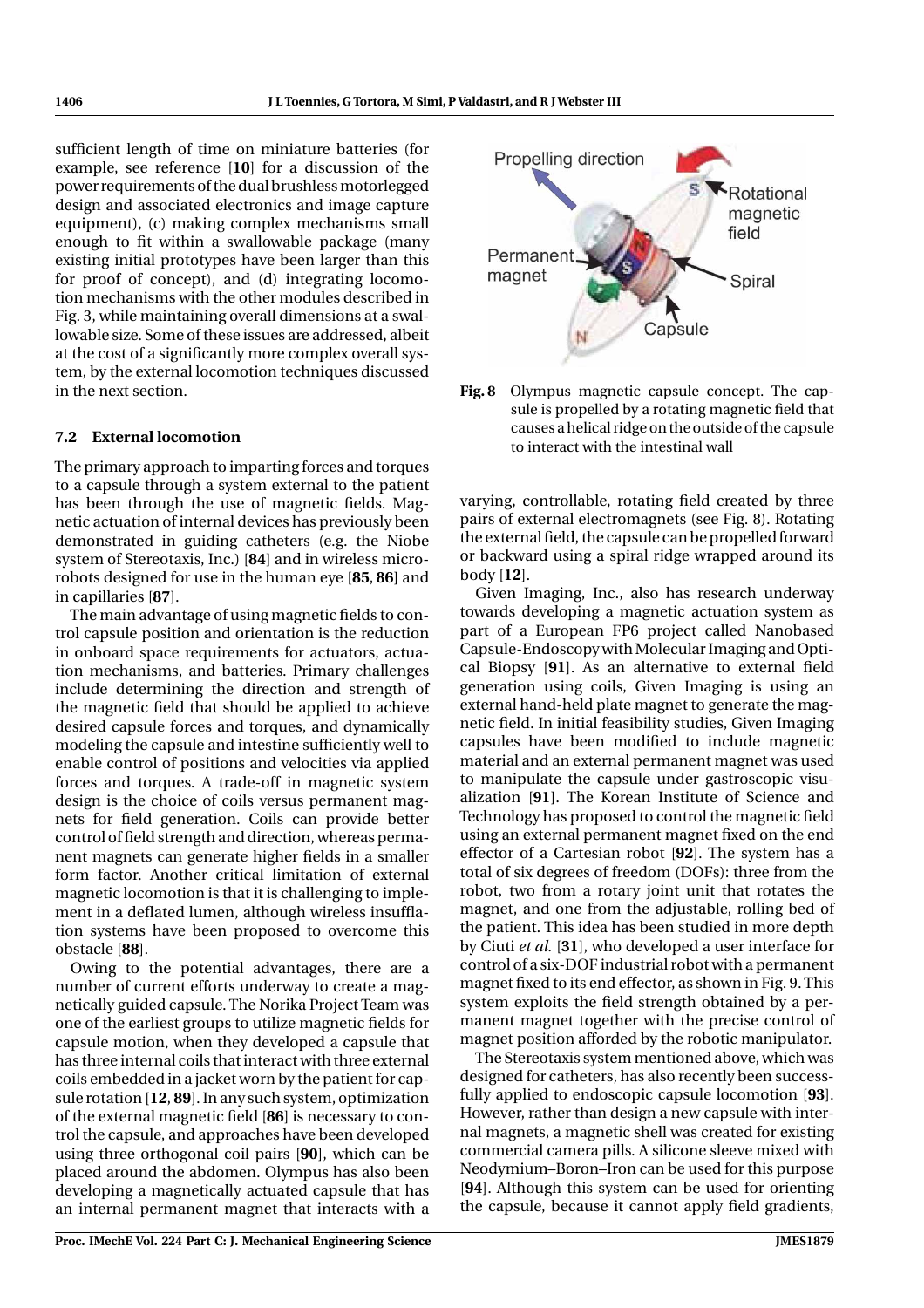

**Fig. 9** An external magnet attached to the end effector of an industrial robot can be used to manoeuvre a capsule containing internal magnets through *ex-vivo* porcine intestine [**31**]

its translational capabilities are limited. Advantages of this approach are its easy integration with commercial magnetic control and endoscopic capsule systems and its low cost (assuming that the Stereotaxis system and capsule are already owned by the hospital implementing it, otherwise it would be rather expensive). Proof-of-concept experiments support the feasibility of such a system and suggest further work in shell optimization [**93**].

# *7.2.1 External magnetic locomotion summary and challenges*

As discussed above, the primary challenges in external magnetic locomotion involve adequately controlling the magnetic field and producing locomotion in deflated portions of the GI tract. Furthermore, one intrinsic drawback to the approach is the complexity and size of the equipment needed to generate the



**Fig. 10** Image from a recent patent of a design for a hybrid capsule that includes internal magnets and a single set of three legs actuated by a DC motor. This robot is designed to be primarily actuated via magnetic fields, with the legs used to assist when needed in tissue distention and capsule locomotion [**95**]

magnetic field. Such equipment may involve significant additional financial costs, which will likely require specialized hospital facilities, and precludes the possibility of using capsules in small clinics and doctor's offices away from the hospital setting. However, the compelling advantage of the external magnetic locomotion approach is that it reduces or removes the need for batteries, actuators, and locomotion mechanisms onboard the capsule itself, where space is at a premium. One path forward may be a hybrid internal–external strategy with the aim of combining the benefits of both approaches. An example of such a system is described in a recent patent [**95**] (see Fig. 10), which is primarily magnetically actuated, but uses legs to assist with capsule motion, and orientation, and tissue distention when needed.

#### **8 INTERVENTION AND TISSUE MANIPULATION**

A significant limitation of modern commercial capsules is that they are strictly diagnostic devices and cannot treat the lesions they encounter directly. Thus, with more severe lesions (or for more thorough diagnosis by, e.g. biopsy), it can be necessary to perform subsequent surgery. This is why localization of capsules during image capture is currently so important (see section 3). While as reviewed in previous sections, many advancements have been made in capsule visualization and diagnosis, the interventional capabilities of capsules are comparatively in their infancy. However, some interventional capabilities have been demonstrated on proof-of-concept prototypes, including topical drug delivery, clip deployment to stop bleeding, and biopsy sampling.

A wireless endoscopic capsule for clip deployment developed by Valdastri *et al.* [**96**] is the first therapeutic capsule of its kind and has been demonstrated in *in-vivo* animal trials [**96**]. This capsule, shown in Fig. 11, has four internal permanent magnets enabling external locomotion via magnetic fields. The capsule contains a single pre-loaded SMA clip at one end, which can be fired by the action of a miniature motor housed inside the capsule, based on a wireless command issued by the human operator.

Another therapeutic capsule that can deliver topical drugs within the intestine is the iPill, under development by Philips, Inc. [**8**, **58**]. This capsule, which does not include a camera (also discussed briefly in section 6) aims to take internal measurements such as temperature and pH levels, wirelessly transmit the data to an external receiver, and deliver a topical treatment agent on command. It is hoped that the ability to deliver drugs directly at the source of the problem will lower the dosage levels and thus reduce unwanted side effects. Applications envisioned include treating colitis, Crohn's disease, and cancer [**8**, **58**]. Other drug delivery capsules (see also reference [**13**] and [**33**] for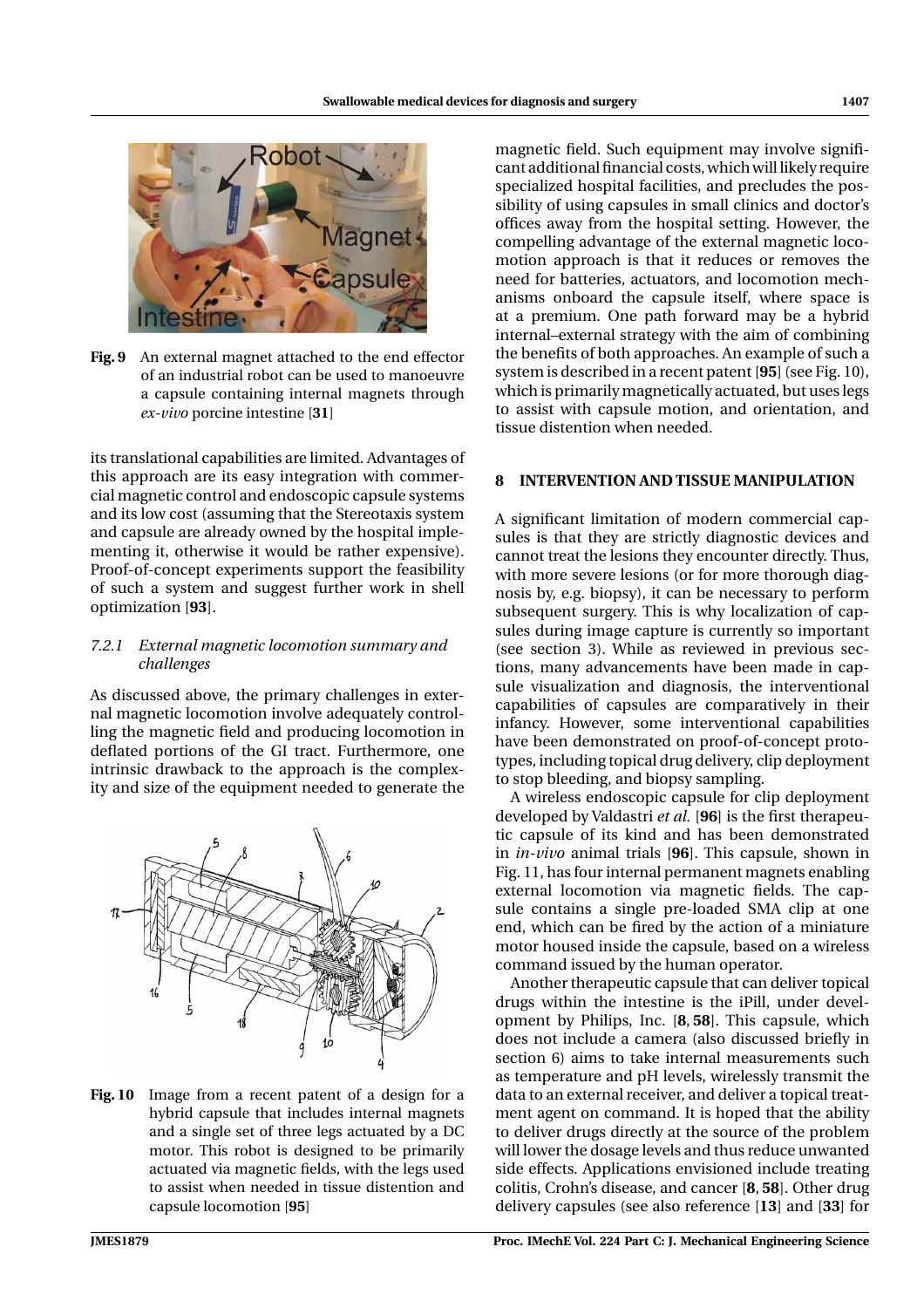

**Fig. 11** Clip deployment capsule of Valdastri *et al.* (©2008 Georg Thieme Verlag KG) [**96**]. (Left) The capsule is oriented toward the lesion using external magnetic locomotion. (Right) At the command of the human operator a wireless signal triggers clip deployment, clamping the lesion and stopping bleeding

good discussions on this topic) include the InteliSite (Innovative Devices) capsule that uses SMA wires to line up perforated inner and outer sleeves to disperse a drug through the holes [**33**], and the Enterion capsule (Phaeton Research and Pharmaceutical Profiles) that can deliver a treating agent (liquid, powder, semisolid) using a piston/spring actuation system [**33**].

A biopsy device consisting of a rotational razor for cutting tissue attached to a torsion spring has also been implemented onboard a capsule platform [**97**]. This device, tested *ex-vivo* in animal intestine, was successful in extracting a tissue sample. However, it is not yet clear whether such a mechanism will be able to collect a sufficient number or volume of samples for accurate external histological analysis. Some additional ideas for intervention and tissue interaction have also recently been the subject of patent disclosures [**34**], and one concept consists of a dual capsule camera-biopsy system, where the two capsules are connected by a tether [**98**]. Capsules housing ultrasonic transducer modules have also been sketched in patents by Miyake [**99**] and Taniguchi [**100**].

# **8.1 Intervention and tissue manipulation summary and challenges**

Interventional capabilities are one of the most promising areas of endoscopic capsule research. Developing a system that can see, diagnose, and treat lesions it finds is compelling from the perspectives of reducing invasiveness for the patient and reducing the financial costs of treating GI diseases. Endowing capsules with interventional capabilities is challenging due to the intelligence and miniature mechanisms required in diagnosis and treatment. However, providing clinical capsules with the interventional capabilities mentioned above or others yet to be developed has the potential to make WCEs a much more

powerful weapon with which physicians can combat disease.

## **9 POWER**

Since nearly every other module relies on it, the power source is a critical issue for robotic endoscopic capsules. Commercial endoscopic capsules rely on silver-oxide watch batteries, which are the only batteries of their kind approved for clinical use [**1**]. These batteries provide 3V at 55 mA-hr for approximately 8 h, which implies an average power delivery of approximately 20 mW [**101**]. However, these traditional batteries are neither energy dense enough nor able to source the peak currents needed to power robotic capsules–particularly those with internal locomotion capabilities.

In general, large-scale battery technologies do not scale down well to capsule dimensions [**88**]. One possible exception to this rule are Lithium Ion Polymer batteries (LiPo), such as those available from Plantraco and PowerStream, which are close to the size needed for capsule integration. LiPo batteries have the highest energy density (approximately 200Wh/kg) available in off-the-shelf batteries, are capable of supplying peak currents up to 20 times their nominal current [**41**], and are miniaturizable, making them good candidates for a robotic endoscopic capsule power source.

Valdastri *et al.* elaborate on the power requirements of their legged capsule design, noting that the average power required for their 12-legged capsule was measured to be 430 mW, plus an additional 180 mW for the real-time vision system incorporated on their prior prototypes. They come to the conclusion that a 100 mA-h battery would be sufficient for powering their robotic capsule that is actuated by two brushless DC motors. The smallest (10 mm diameter and 30 mm length), battery they were able to identify providing a capacity above 100 mA-h is the TLM-1030 from Tadiran, Israel [**10**]. Thus, advancements in battery technology are clearly needed, together with capsule mechanism efficiency enhancements. Note, however, that it is in principle possible to manufacture customshaped LiPo batteries, so that it may be possible to shape the battery to fill whatever space is available within a capsule prototype. Thus, while it is not impossible to include batteries onboard robotic WCEs, it is clear that alternative methods of power would also be valuable, and some are being developed.

Inductive coupling provides a means of wirelessly transferring power to a capsule and is used in the intracorporal video probe [**102**]. This technique utilizes three internal coils onboard the capsule, which derive power from a magnetic field established by an external solenoid coil (see Fig. 12). This system is capable of providing 150 mW of power at any time while also remaining below the specific absorption rate limit of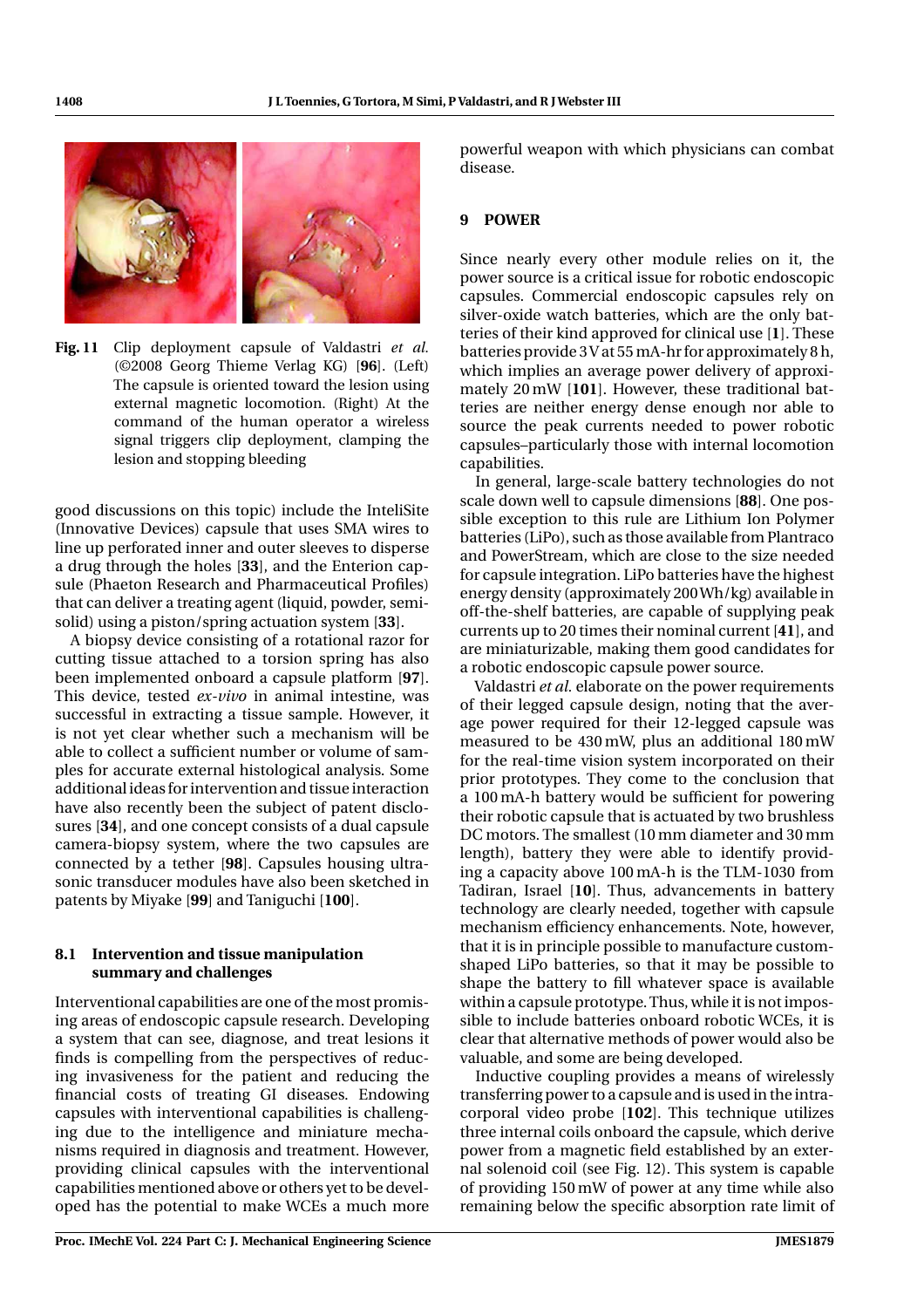

**Fig. 12** (Left) Prototype capsule developed by Lenaerts *et al.* (©2007 Elsevier) [**102**], which is capable of transmitting 150 mW through inductive coupling. (Right) The prototype fluid-powered capsule of Toennies and Webster [**88**]

the patient's body. Carta *et al.* [**103**] extended this concept to power a propeller-driven capsule (see also section 7). Their design achieved 200 mW of power transfer (compared to 100 mW required for their application), and demonstrated that power transfer can be enhanced by the use of a ferromagnetic core within the capsule. The NORIKA Project Team has also proposed the use of inductive coupling to power a capsule that houses a CCD imaging chip, has focus adjustment capabilities, and has a mechanism that allows for capsule rotation (see section 7). The concept is that the patient would wear a coil vest for power transmission and direction control [**89**]. The coil vest worn by the patient (also mentioned in section 7) is used for both power transmission and direction control.

Another potential future power source, which promises dramatic improvement in energy and power density over conventional batteries, is the use of chemofluidic phase transition to generate pneumatic pressure. This 'fluid power' concept was initially demonstrated in a prosthetic arm by Goldfarb *et al.*, where experiments indicated that it could improve the energetic figure of merit (a metric that encompasses power source energy density, conversion efficiency, and actuator power density) by an order of magnitude [**104**]. It was thus concluded by Goldfarb *et al.* that fluid power has the potential to be the lightest possible system capable of delivering a given amount of power and energy. Based on this,Toennies andWebster [**88**] proposed the idea of utilizing fluid power in capsule robots, and performed initial experiments using it for wireless insufflation, as a first step towards actuating more complex mechanisms within a capsule robot. It is noted that a beneficial potential aspect of fluid power is that 'waste gas' expelled after actuation can help to insufflate the intestine, easing capsule passage and increasing the area of intestine wall viewable in each camera image.

#### **9.1 Power summary and challenges**

Powering endoscopic capsule robots is the single greatest challenge facing researchers developing these robots today. While current capsules using modern battery technology can achieve some of the goals their designers envision, many remain out of reach due to power limitations. For capsule robots to achieve their full potential, they will require enhanced batteries or alternative sources of power such as inductive coupling, fluid power, or other novel technologies to be developed at the scales, power levels, and current sourcing capacity necessary for powering capsule robot systems.

#### **10 CONCLUSIONS**

While swallowable medical devices present substantial engineering challenges, the promise of non-invasive diagnosis and intervention deep within the body provides compelling motivation for their development. The variety of possible GI environments, diagnostic and interventional objectives, actuation and sensing strategies, and human operator interfaces inspire many diverse, innovative robotic WCE approaches. Table 1 illustrates the diverse efforts in the development of robot capsules to date.This diversity of designs and medical objectives creates a number of possible paths forward in WCE research. The most likely nearterm advancement (already underway) is the inclusion on basic commercial WCE platforms of increasingly sophisticated biosensors, vision systems, and liquid topical drug delivery capabilities. Another near-term advancement already underway is in software systems to assist with identifying diagnostically useful images and automatically analysing them to suggest likely diagnoses.

In the slightly longer term, one can expect to see clinical implementation of the most successful locomotion and anchoring mechanisms derived from prototypes currently under development in research laboratories today. It is likely that progress will continue in both internal and external locomotion and anchoring mechanisms, and even possibly in novel hybrid combinations of internal and external locomotion. Fluid-powered wireless insufflation may be an enabler of these future systems, enhancing locomotion and visualization. Eventually, it is likely that fully robotic capsules will be implemented.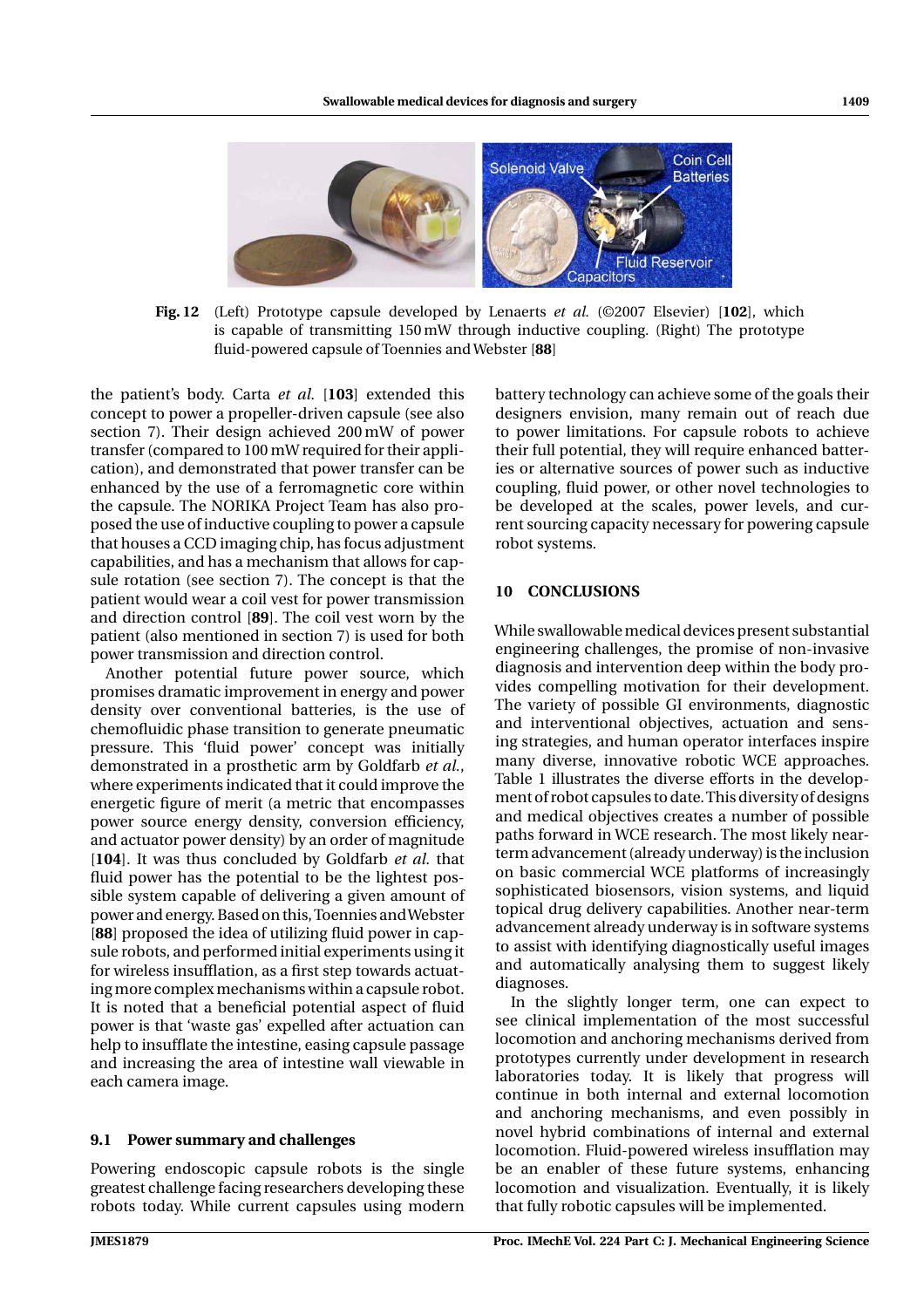| Table 1 A sampling of capsule robots and the different modules they contain. No one system to date contains all possible  |
|---------------------------------------------------------------------------------------------------------------------------|
| modules described in this article. '—' indicates that the capability either does not exist or has not yet been explicitly |
| reported, to the best of the authors' knowledge; 'a' indicates that the capability appears to exist, but no details       |
| have been provided; RF indicates radiofrequency; telemetry may be either (U)nidirectional or (B)idirectional;             |
| sensing may be (I) nertial, (P) for pH, (T) emperature, (O) xygen, or (E) lectrical; locomotion may be (I) nternal or     |
| (E) xternal; power may be (B) attery, (W) ireless, (M) agnetic, or (T) ethered. This table is intended to be exemplary,   |
| not comprehensive                                                                                                         |
|                                                                                                                           |

| Literature              | Commercial | Localization | Telemetry   | Sensing          | Locomotion  | Power | Vision                   | Intervention                    |
|-------------------------|------------|--------------|-------------|------------------|-------------|-------|--------------------------|---------------------------------|
| PillCam $[1, 42]$       | $\circ$    | RF           | U           |                  |             | B     | <b>CMOS</b>              | —                               |
| EndoCapsule [1, 44]     | $\circ$    | RF           | $\mathbf U$ |                  |             | B     | <b>CCD</b>               |                                 |
| MiRo $[1, 40]$          | $\circ$    | RF           | U           |                  |             | B     | <b>CMOS</b>              | $\hspace{0.1mm}-\hspace{0.1mm}$ |
| OMOM [14, 43]           | $\Omega$   | RF           | U           |                  |             | B     | <b>CMOS</b>              | $\overline{\phantom{0}}$        |
| NORIKA [12]             | $\circ$    | a            | U           |                  | E           | W     | <b>CCD</b>               |                                 |
| Bravo pH [20]           | $\circ$    | Anchored     | $\mathbf U$ | P, E             | E           | B     |                          |                                 |
| VitalSense [57]         | $\Omega$   |              | $\mathbf U$ | T                |             | B     |                          |                                 |
| CorTemp <sup>[57]</sup> | $\circ$    |              | $\mathbf U$ | T.               |             | B     |                          |                                 |
| $iPill$ [58]            | $\circ$    | Time         | U           | P, T             |             | B     |                          | Drug                            |
| InteliSite [33]         | $\circ$    | Nuclear      | U           |                  |             | W     | $\overline{\phantom{0}}$ | Drug                            |
| Enterion [33]           | $\circ$    | Nuclear      | a           |                  |             | W     | $\sim$                   | Drug                            |
| Magnetic [31]           |            | Inertial     | B           | $\mathbf I$      | E           | M     | <b>CMOS</b>              | $\overline{\phantom{0}}$        |
| pH [19]                 |            | Anchored     | $\mathbf U$ | P <sub>i</sub> E | E           | B     |                          |                                 |
| Lab on a Pill [59]      |            |              | U           | T, P, E, O       |             | B     |                          | —                               |
| Vibration [63]          |            |              | $\mathbf U$ |                  | Ι           | B     | <b>CMOS</b>              | $\overline{\phantom{0}}$        |
| Earthworm [65]          |            |              |             |                  |             | T     |                          |                                 |
| Cilia $[67]$            |            |              |             |                  |             | T     |                          |                                 |
| Paddling [105]          |            |              |             |                  |             | T     |                          |                                 |
| Anchor [18]             |            |              |             |                  |             | B     |                          |                                 |
| Anchor [17]             |            |              |             |                  |             | T     |                          |                                 |
| Earthworm [70]          |            |              |             |                  |             | T     | a                        |                                 |
| Legged [10, 71, 72]     |            |              | B           | $\mathbf{I}$     |             | T/B   | $\rm CMOS$               |                                 |
| Propeller [21]          |            |              | B           |                  |             | B     |                          |                                 |
| Elec. Stim. [80]        |            |              | U           |                  |             | B     |                          |                                 |
| Magnetic [91]           |            | RF           | $\mathbf U$ |                  | E           | B     | <b>CMOS</b>              | $\overline{\phantom{0}}$        |
| Magnetic [93]           |            | RF           | U           |                  | E           | B     | <b>CMOS</b>              | $\overline{\phantom{0}}$        |
| Clip [96]               |            |              | B           |                  | E           | B     |                          | Clip                            |
| Biopsy [97]             |            |              |             |                  |             | W     | $\overline{\phantom{0}}$ | <b>Biopsy</b>                   |
| Propeller [103]         |            |              | B           |                  | $\mathbf I$ | W     |                          |                                 |
| Inflation [88]          |            |              |             |                  |             | B     |                          | Inflation                       |
| Autofocus [14]          |            |              | B           |                  |             | B     | <b>CMOS</b>              |                                 |

These fully robotic devices may be autonomous, teleoperated, or some mixture of the two. Fully autonomous systems require advanced intelligence to locate, recognize, and treat the lesions they encounter without the aid of real-time human decision making. Internal locomotion appears most promising for such systems, so that they can be used in many different non-hospital settings, including being selfadministered by patients in their own homes. Significant advancements will be required in power sources and capsule intelligence to enable fully autonomous capsules.

Another very different future fully robotic capsular device that can be envisioned is a teleoperated system. A teleoperated capsule may work under the control of a human operator who inputs commands using a console similar to that of the da Vinci® system, Intuitive Surgical, Inc. Creating a teleoperated capsule robot will require advancements in nearly all modules discussed in this article. For example, image capture, compression, and transmission techniques will all have to improve to the point where real-time video can be obtained from wireless capsules. The

capsule itself will also need to be instrumented with miniature manipulators, and of course, a high energy density power source. The future feasibility of including all of these systems on one capsule is currently unclear, but it is also conceptually possible to achieve such goals via cooperative teams of capsules that work together and/or assemble themselves into a larger structure. Such future systems may also move beyond the GI tract and into the abdomen in a NOTES-like manner to perform scarless surgical interventions.

Regardless of the form future systems take, it is clear that modern commercial WCEs have already proven their diagnostic worth, and that swallowable devices represent an important emerging area of medical technology. The next fundamental leap forward in capsule technology will be the inclusion of interventional capabilities onboard the capsule, and initial prototype interventional devices have recently begun to appear in research laboratories. Given the promise of capsule robots in reducing the invasiveness, indignity, financial costs, and anaesthesia-related risks in GI procedures, the outlook for innovation in swallowable devices is bright.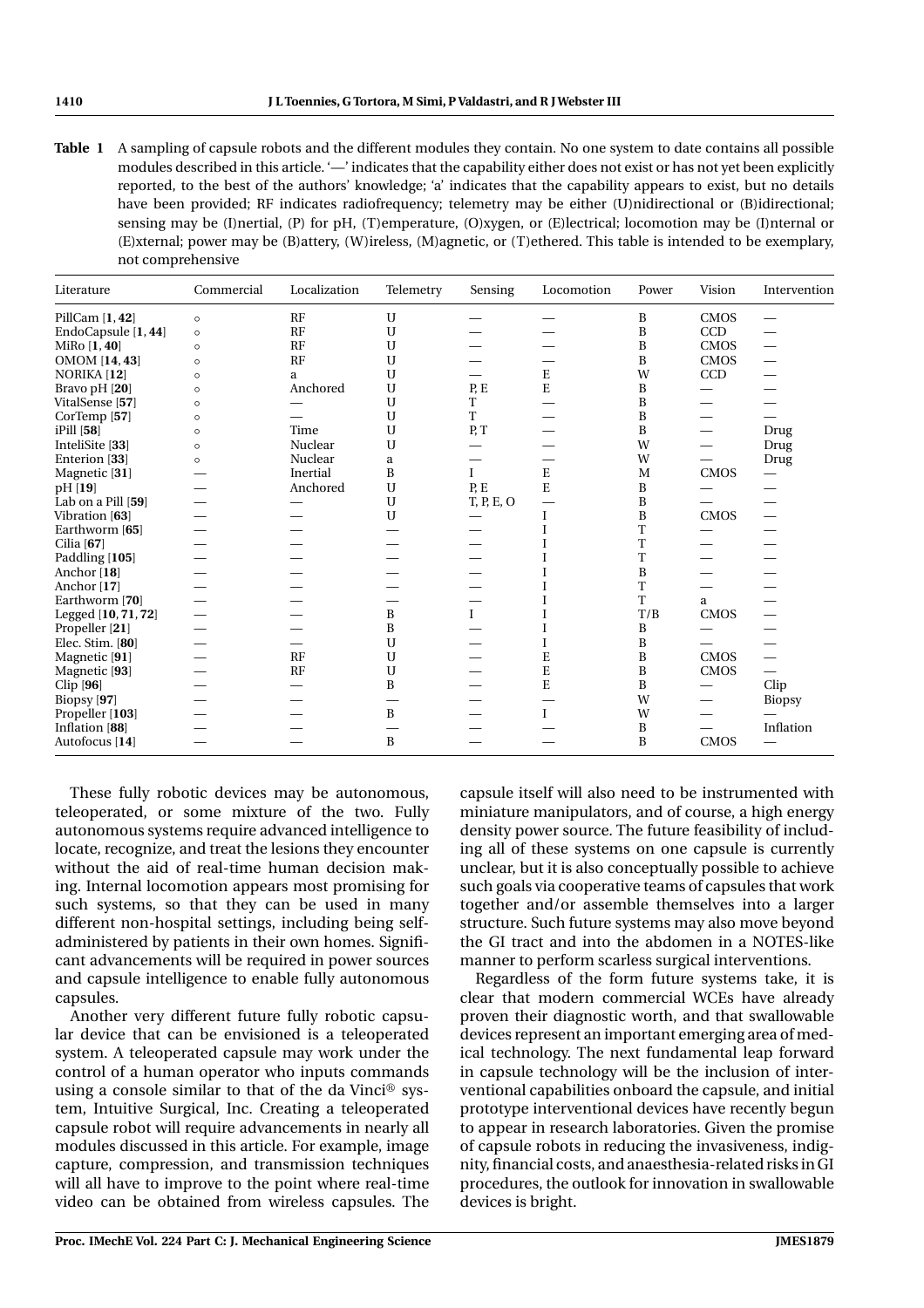## **ACKNOWLEDGEMENTS**

This work was supported in part by a Vanderbilt University Discovery Grant, the NSF Graduate Research Fellowship Programme, and the VECTOR FP6 European Project EU/IST-2006-033970.

# © Authors 2010

# **REFERENCES**

- **1 Moglia, A., Menciassi, A., Dario, P.,** and **Cuschieri, A.** Capsule endoscopy: progress update and challenges ahead. *Nat. Rev. Gastroenterol. Hepatol.*, 2009, **6**, 353– 362.
- **2** Fantastic journey. The Economist Report, 18 April 2009, pp. 11–13.
- **3 Menciassi, A., Quirini, M.,** and **Dario, P.** Microrobotics for future gastrointestinal endoscopy. *Minim. Invasive Therapy Allied Technol.*, 2007, **16**, 91–100.
- **4 Sclabas, G., Swain, P.,** and **Swanstrom, L.** Endoluminal methods for gastrotomy closure in natural orifice transenteric surgery (NOTES). *Surg. Innov.*, 2006, **13**, 23–30.
- **5 Spaun G.** and **Swanstrom, L.** Quo vaids NOTES? *Eur. Sur.*, 2008, **40**, 211–219.
- **6 Scott, D., Tang, S., Fernandez, R., Bergs, R., Goova, M., Zeltser, I., Kehdy, F.,** and **Cadeddu, J.** Completely transvaginal NOTES cholecystectomy using magnetically anchored instruments. *Surg. Endosc.*, 2007, **21**, 2308–2316.
- **7 Lehman, A., Dumpert, J., Wood, N., Redden, L., Visty, A., Farritor, S., Varnell, B.,** and **Oleynikov, D.**, Natural orifice cholecystectomy using a miniature robot. *Surg. Endosc.*, 2009, **23**, 260–266.
- **8 Forgione, A.** In vivo microrobots for natural orifice transluminal surgery. current status and future perspectives. *Surg. Oncol.*, 2009, **18**, 121–129.
- **9 Cotton, P. B.** and **Williams, C. B.** *Practical gastrointestinal endoscopy the fundamentals*, 5th edition, 2003, (Wiley-Blackwell, Oxford).
- **10 Valdastri, P., Webster, III R. J., Quaglia, C., Quirini, M., Menciassi, A.,** and **Dario, P.** A new mechanism for mesoscale legged locomotion in compliant tubular environments. *IEEE Trans. Robot.*, 2009, **25**, 1047–1057.
- **11 Waterman, M.** and **Eliakim, R.** Capsule enteroscopy of the small intestine. *Abdom. Imaging*, 2008, **34**, 452–458.
- **12 Moglia, A., Menciassis, A., Schurr, M.,** and **Dario, P.** Wireless capsule endoscopy: from diagnostic devices to multipurpose robotic systems.*Biomed. Microdevices*, 2007, **9**, 235–243.
- **13 Twomey, K.** and **Marchesi, J. R.** Swallowable capsule technology: current perspectives and future directions. *Endoscopy*, 2009, **41**, 357–362.
- **14 Cavallotti, C., Piccigallo, M., Susilo, E., Valdastri, P., Menciassi, A.,** and **Dario, P.** An integrated vision system with autofocus for wireless capsular endoscopy. *Sens. Actuators A*, 2009, **156**, 72–78.
- **15 Gossum, A. V., Navas, M. M., Fernandez-Urien, I., Carretero, C., Gay, G., Delvaux, M., Lapalus, M. G.,**

**Ponchon, T., Neuhaus, H., Philipper, M., Costamagna, G.,Riccioni,M. E., Spada,C.,Petruzziello, L., Fraser,C., Postgate, A., Fitzpatrick, A., Hagenmuller, F., Keuchel, M., Schoofs, N.,** and **Deviere, J.** Capsule endoscopy versus colonoscopy for the detection of polyps and cancer. *N. Engl. J. Med.*, 2009, **361**(3), 264–270.

- **16** Encyclopedia Britannica Online. Human digestive system, 2009, available from http://www.britannica.com/.
- **17 Glass, P., Cheung, E.,** and **Sitti, M.** A legged anchoring mechanism for capsule endoscopes using micropatterned adhesives. *IEEE Trans. Biomed. Eng.*, 2008, **55**, 2759–2767.
- **18 Tognarelli, S., Quaglia, C.,Valdastri, P., Susilo, E., Menciassi, A.,**and **Dario,P.** Innovative stopping mechanism for esophageal wireless capsular endoscopy. *Procedia Chem.*, 2009, **1**, 485–488.
- **19 Gonzalez-Guillaumin, J., Sadowski, D., Kaler, K.,** and **Mintchev, M.** Ingestible capsule for impedance and pH monitoring in the esophagus. *IEEE Trans. Biomed. Engng*, 2007, **54**, 2231–2236.
- **20 Kwiatek, M. A.** and **Pandolfino, J. E.** The Bravo(TM) pH capsule system. *Dig. Liver Dis.*, 2008, **40**, 156–160.
- **21 Tortora, G.,Valdastri,P., Susilo, E.,Menciassi,A.,Dario, P., Rieber, F.,** and **Schurr, M.** Propeller-based wireless device for active capsular endoscopy in the gastric district. *Minim. Invasive Therapy Allied Technol.*, 2009, **18**, 280–290.
- **22 Nagy, Z., Harada, K., Fluckiger, M., Susilo, E., Kaliakatsos, I. K., Menciassi, A., Hawkes, E., Abbott, J. J., Dario, P.,** and **Nelson, B. J.** Assembling reconfigurable endoluminal surgical systems: Opportunities and challenges. *Int. J. Biomechatronics and Biomed. Robot.*, 2009, **1**, 3–16.
- **23 Hounnou,G.,Destrieux,C.,Desme, J.,Bertrand,P.,**and **Velut, S.** Anatomical study of the length of the human intestine. *Surg. and Radiol. Anat.*, 2002, **24**, 290–294.
- **24 Drossman, D. A., Grimm, I. S.,** and **Shaheen, N. J.** *Handbook of gastroenterologic procedures*, 4th edition, 2005 (Lippincott Williams & Wilkins, Philadelphia, Pennsylvania).
- **25 Fischer, D., Schreiber, R., Levi, D.,** and **Eliakim, R.** Capsule endoscopy: the localization system. *Gastrointest. Endos. Clin. N. Am.*, 2004, **14**, 25–31.
- **26 Wang, X., Meng, M.,** and **Hu, C.** A localization method using 3-axis magnetoresistive sensors for tracking of capsule endoscope. In Proceedings of the IEEE/EMBS, New York, NY, USA, 2006, pp. 2522–2525.
- **27 Hu, C., Meng, M.,** and **Mandal, M.** The calibration of 3-axis magnetic sensor array system for tracking wireless capsule endoscope. In Proceedings of the IEEE/RSJ International Conference on *Intelligent robots and systems*, Beijing, P. R. China, 2006, pp. 162–167.
- **28 Hocke, M., Schone, U., Richert, H., Gornert, P., Keller, J., Layer, P.,** and **Stallmach, A.** Every slow-wave impulse is associated with motor activity of the human stomach. *Am. J. Physiol. Gastrointest. Liver Physiol.*, 2008, **296**, 709–716.
- **29 Bulat, J., Duda, K., Duplaga,M., Fraczek, R., Skalski, A., Socha, M., Turcza, P.,** and **Zielinski, T.** Data processing tasks in wireless GI endoscopy: image-based capsule localization & navigation with video compression. In Proceedings of the IEEE/EMBS, Lyon, France, 2007, pp. 2815–2818.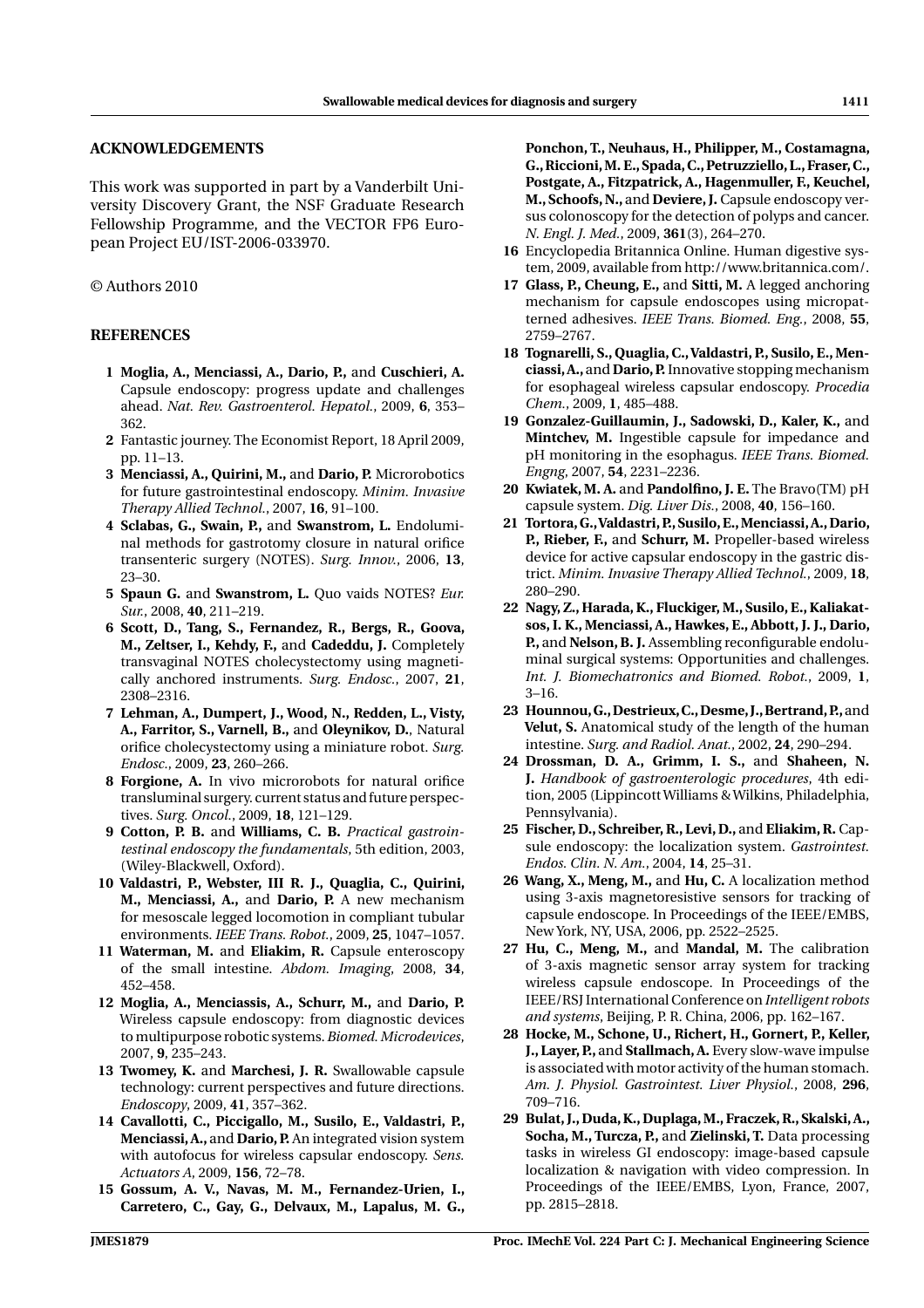- **30 Lee, J., Oh, J., Shah, S.,Yuan, X.,** and **Tang, S.** Automatic classification of digestive organs in wireless endoscopy videos. In Proceedings of the ACM Symposium on *Applied computing*, Seoul, Rep. of Korea, 2007.
- **31 Ciuti, G., Valdastri, P., Menciassi, A.,** and **Dario, P.** Robotic magnetic steering and locomotion of microsystems for diagnostic and surgical endoluminal procedures. *Robotica*, 2010, **28**(2), 199–207. DOI: 10.1017/S0263574709990361.
- **32 Arshak, K.** and **Adepoju, F.** Capsule tracking in the GI tract: a novel microcontroller based solution. In Proceedings of the IEEE Sensors Applications Symposium, Houston, Texas, USA, 2006, pp. 186–191.
- **33 Wilding, I., Hirst, P.,** and **Connor, A.** Development of a new engineering-based capsule for human drug absorption studies. *Pharm. Sci. Technol. Today*, 2000, **3**, 385–392.
- **34 Moglia, A., Menciassi, A.,** and **Dario, P.** Recent patents on wireless capsule endoscopy. *Recent Patents Biomed. Eng.*, 2008, **1**, 24–33.
- **35 Kuth, R., Reinschke, J.,** and **Roeckelein, R.** Method for determining the position and orientation of an endoscopy capsule guided through an examination object by using a navigating magnetic field generated by means of a navigation device. DE102005032370, 2007.
- **36 Thone, J., Radiom, S., Turgis, D., Carta, R., Gielen, G.,** and **Puers, R.** Design of a 2 Mbps FSK near-field transmitter for wireless capsule endoscopy. *Sens. Actuators A*, 2009, **156**, 43–48.
- **37 Shen,M.-W., Lee,C.-Y.,**and **Bor, J.-C.** A 4.0-mW 2-Mbps programmable BFSK transmitter for capsule endoscope applications. In Proceedings of the IEEE Asian Solid-State Circuits Conference, Hsinchu, Taiwan, 2005.
- **38 Susilo, E., Valdastri, P., Menciassi, A.,** and **Dario, P.** A miniaturized wireless control platform for robotic capsular endoscopy using advanced pseudokernel approach. *Sens. Actuators A, Phys.*, 2009, **156**, 49–58.
- **39 Valdastri, P., Menciassi, A.,** and **Dario, P.** Transmission power requirements for novel ZigBee implants in the gastrointestinal tract. *IEEE Trans. Biomed. Eng.*, 2008, **55**, 1705–1710.
- **40 Bang, S., Park, J., Jeong, S., Kim, Y., Shim, H., Kim, T., Lee, D.,** and **Song, S.** First clinical trial of the ''MiRo'' capsule endoscope by using a novel transmission technology: electric-field propagation. *Clin. Endos.*, 2009, **69**, 253–259.
- **41 Swain, P.** The future of wireless capsule endoscopy. *World J. Gastroenterol*. 2008, **14**, 4142–4145.
- **42** Given Imaging, Inc.: www.givenimaging.com.
- **43** Jinshan Science and Technology Group, Ltd., Co. http://www.omom.us/main.php?sLAN=en.
- **44** Olympus, Inc.: www.olympus.com.
- **45 Kim, T., Song, S., Jung, H., Kim, J.,** and **Yoon, E.** Micro capsule endoscope for gastro intestinal tract. In Proceedings of the IEEE/EMBS, Lyon, France, 2007, pp. 2823–2826.
- **46 Metzger, Y., Adler, S., Shitrit, A., Koslowsky, B.,** and **Bjarnason, I.** Comparison of a new PillCam SB2 video capsule versus the standard PillCam SB for detection of small bowel disease. *Med. Imaging*, 2009, **2**, 7–11.
- **47 Cave, D., Fleischer, D., Gostout, C., Faigel, D., Leighton, J., Heigh, R., Sharma, V., Mergener, K., Bhattacharya, K., Rajan, E., Foley, A., Lee, M., Knipschield, M.,** and

**Hibberd, P.** A multi-center randomized comparison of the EndoCapsule: Olympus Inc and the PillCam SB: Given Imaging in patients with obscure GI bleeding [abstract]. *Gastrointest. Endos.*, 2007, **65**, AB125.

- **48 Vatteroni,M., Covi, D., Cavallotti, C.,Valdastri, P.,Menciassi, A., Dario, P.,** and **Sartori, A.** Smart optical CMOS sensor for endoluminal applications. *Procedia Chem.*, 2009, **1**, 1271–1274.
- **49** VECTOR: www.vector-project.com.
- **50 Hasan, M.** and **Wallace, M.** Image-enhanced endoscopy. *Am. Soc. Gastrointest. Endos.*, 2009, **16**, 1–5.
- **51 Turgis, D.** and **Puers, R.** Image compression in video radio transmission for capsule endoscopy. *Sens. Actuators A*, 2005, **123–124**, 129–136.
- **52 Lin, M.-C., Dung, L.-R.,** and **Weng, P.-K.** An ultralow-power image compressor for capsule endoscope. *BioMed. Eng. OnLine*, 2006, **5**, 14.
- **53 Turcza, P., Zielinski, T.,** and **Duplaga, M.** Hardware implementation aspects of new low complexity image coding algorithm for wireless capsule endoscopy. *Int. Conf. Computat. Sci.*, 2008, **5101**, 476–485.
- **54 Zabulis, X., Argyros, A.,** and **Tsakiris, D.** Lumen detection for capsule endoscopy. In Proceedings of the IEEE/RSJ International Conference on *Intelligent robots and systems*, Nice, France, 2008, pp. 3921–3926.
- **55 Wang, X.** and **Meng, M.** In situ analysis of capsule endoscopy images. In Proceedings of the IEEE/RSJ International Conference on *Intelligent robots and systems*, St Louis, Missouri, USA, 2009.
- **56 Bejakovic, S., Kumar, R., Dassopoulos, T., Mullin, G.,** and **Hager, G.** Analysis of crohn's disease lesions in capsule endoscopy images. In Proceedings of the IEEE International Conference on *robotics and automation*, Kobe, Japan, 2009.
- **57 McKenzie, J.** and **Osgood, D.** Validation of a new telemetric core temperature monitor. *J. Therm. Biol.*, 2004, **29**, 605–611.
- **58** Philips, Inc.: www.philips.com.
- **59 Johannessen, E. A., Wang, L., Cui, L., Tang, T. B., Ahmadian, M., Astaras, A. Reid, S. W. J., Yam, P. S., Murray, A. F., Flynn, B. W., Beaumont, S. P., Cumming, D. R. S.,** and **Cooper, J. M.** Implementation of multichannel sensors for remote biomedical measurements in a microsystems format. *IEEE Trans. Biomed. Eng.*, 2004, **51**, 525–535.
- **60 Allison, E., Kiraly, Z., Springer, G.,** and **Dam, J.** *Endocapsule*. Patent number WO/2006/045011, 2006.
- **61 Wang, T. D.** and **Van Dam, J.** Optical biopsy: a new frontier in endoscopic detection and diagnosis. *Clin. Gastroenterol. Hepatol.*, 2004, **2**, 744–753.
- **62 Westerhof, J., Weersman, R.,** and **Koornstra, J.** Risk factors for incomplete small-bowel capsule endoscopy. *Gastrointest. Endos.*, 2009, **69**, 74–80.
- **63 Zabulis, X., Sfakiotakis, M.,** and **Tsakiris, D.** Effects of vibratory actuation on endoscopic capsule vision. In Proceedings of the IEEE/EMBS Conference, Vancouver, British Columbia, Canada, 2008, pp. 5901–5904.
- **64 Kim, B., Lee, S., Park, J. H.,** and **Park, J.-O.** Design and fabrication of a locomotive mechanism for capsuletype endoscopes using shape memory alloys (SMAs). *IEEE Trans. Mechatronics*, 2005, **10**, 77–86.
- **65 Kim, B., Park, S., Yoon, S.-J.,** and **Jee, C. Y.** An earthworm-like locomotive mechanism for capsule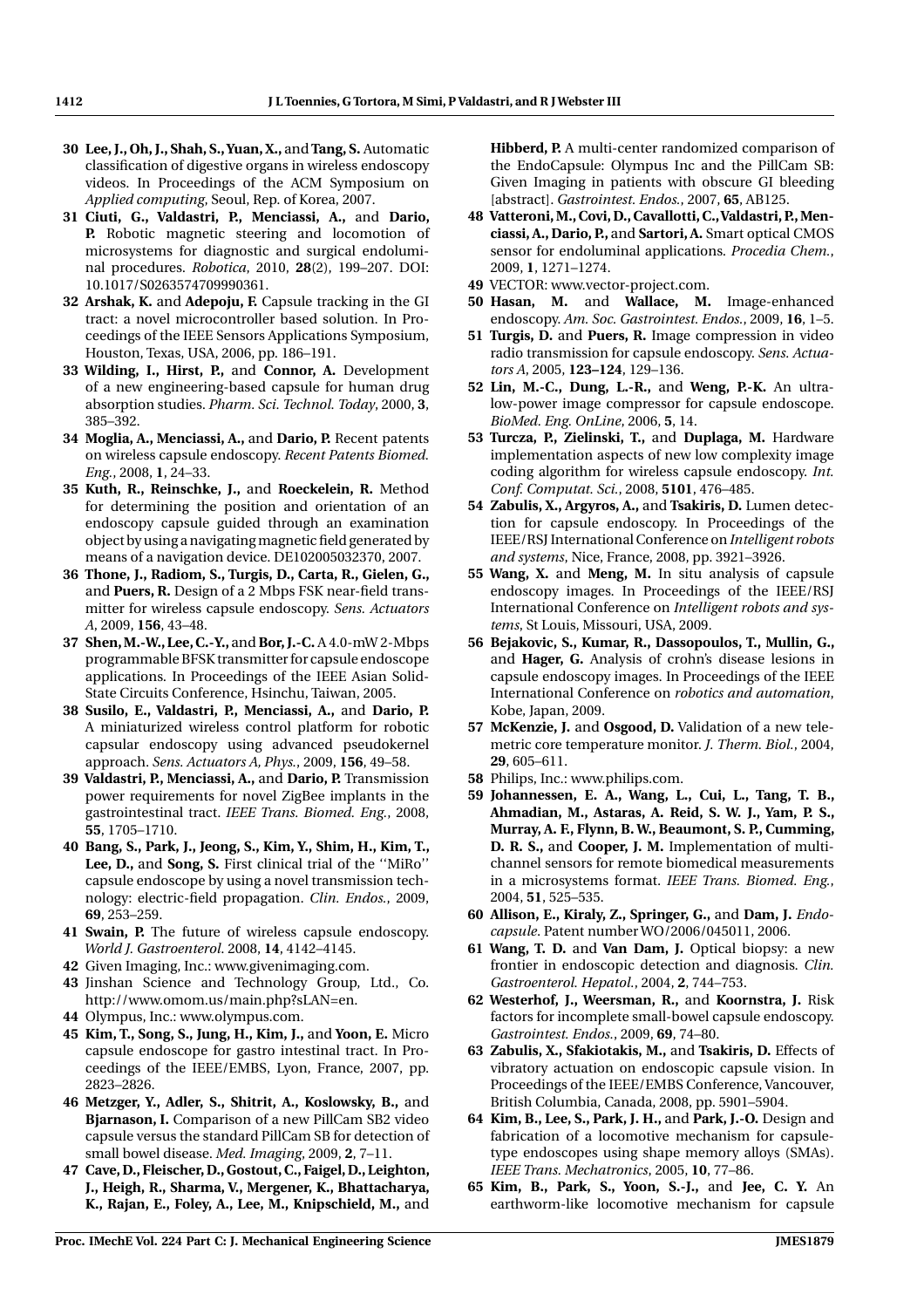endoscopes. In Proceedings of the IEEE/RSJ International Conference on *Intelligent robots and systems*, Edmonton, Alberta, Canada, 2005, pp. 2997–3002.

- **66 Kwon, J., Park, S., Park, J.,** and **Kim, B.** Evaluation of the critical stroke of an earthworm-like robot for capsule endoscopes. *Proc. IMechE, Part H: J. Engineering in Medicine*, 2007, **221**, 397–405. DOI: 10.1243/09544119JEIM134.
- **67 Li, W, Guo, W., Li, M.,** and **Zhu, Y.** A novel locomotion principle for endoscopic robot. In Proceedings of the IEEE International Conference on*Mechatronics and automation*, Luoyang, P. R. China, 2006, pp. 1658–1662.
- **68 Feng,Y.,Li,W.,Li,M.,**and**Sun,L.** Structure optimization of the endoscopic robot ciliary leg based on dimensional analysis. In Proceedings of the IEEE International Conference on *Robotics and biomimetics*, Sanya, P. R. China, 2007, pp. 109–114.
- **69 Park, S., Park, H., Park, S.,** and **Kim, B.** A paddling based locomotive mechanism for capsule endoscopes. *J. Mech. Sci. Technol.*, 2006, **20**, 1012–1018.
- **70 Karagozler, M., Cheung, E., Kwon, J.,** and **Sitti, M.** Miniature endoscopic capsule robot using biomimetic micro-patterned adhesives. In Proceedings of the IEEE/RAS-EMBS International Conference on *Biomedical robotics and biomechatronics*, Pisa, Italy, 2006, pp. 105–111.
- **71 Gorini, S., Quirini, M., Menciassi, A.,** *Pernorio, G., Stefanini, C.,* and *Dario, P.* A novel SMA-based actuator for a legged endoscopic capsule. In Proceedings of the IEEE/RAS-EMBS International Conference on *Biomedical robotics and biomechatronics*, Pisa, Italy, 2006, pp. 443–449.
- **72 Quirini, M., Menciassi, A., Scapellato, S., Stefanini, C.,** and **Dario, P.** Design and fabrication of a motor legged capsule for the active exploration of the gastrointestinal tract. *IEEE/ASME Trans. Mechatronics*, 2008, **13**, 169– 179.
- **73 Quirini, M., Scapellato, S., Valdastri, P., Menciassi, A.,** and **Dario, P.** An approach to capsular endoscopy with active motion. In Proceedings of the IEEE/EMBS, Lyon, France, 2007, pp. 2827–2830.
- **74 Quirini, M., Menciassi, A., Scapellato, S., Dario, P., Rieber, F., Ho, C-N., Schostek, S.,** and **Schurr, M.** Feasibility proof of a legged locomotion capsule for the GI tract. *Gastrointest. Endos.*, 2008, **67**, 1153–1158.
- **75 Quaglia, C., Buselli, E., Webster, III R. J., Valdastri, P., Menciassi, A.,** and **Dario, P.** An endoscopic capsule robot: a meso-scale engineering case study. *J. Micromech. Microeng.*, 2009, **19**, 105007.
- **76 Buselli, E., Valdastri, P., Quirini, M., Menciassi, A.,** and **Dario, P.** Superelastic leg design optimization for an endoscopic capsule with active locomotion. *Smart Mater. Struct.*, 2009, **18**, 015001 (8pp).
- **77 Buselli, E., Pensabene, V., Castrataro, P., Valdastri, P. Menciassi, A.,** and **Dario, P.** Micro hairs for friction enhancement in active capsular endoscopy. In Proceedings of the Second European Conference on *Tribology*, Pisa, Italy, 2009, pp. 25–30.
- **78 Mosse, A., Mills, T., Appleyard, M., Kadirkamanathan, S.,** and **Swain, P.** Electrical stimulation for propelling endoscopes. *Gastrointest. Endos.*, 2001, **54**, 79–83.
- **79 Woo, S. H., Jang, J. Y., Jung, E. S., Lee, J. H., Moon Y. K., Kim, T. W., Won, C. H., Choi, H. C.,** and **Cho, J. H.**

Electrical stimuli capsule for control moving direction at the small intestine. In Proceedings of the IASTED International Conference on *Biomedical engineering*, Innsbruck, Austria, 2006.

- **80 Woo, S. H., Kim, T. W., Lee, J. H., Kim, P. U.,Won, C. H.,** and **Cho, J. H.** Implemented edge shape of an electrical stimulus capsule. *Int. J. Med. Robot. Comput. Assist. Surg.*, 2009, **5**, 59–65.
- **81 Kosa, G., Jakb, P., Hata, N., Jolesz, F., Neubach, Z., Shoham, M. Zaaroor, M.,** and **Szekely, G.** Flagellar swimming for medical micro robots: Theory, experiments, and application. In Proceedings of the IEEE/RAS-EMBS International Conference on *Biomedical robotics and biomechatronics*, Scottsdale, Arizona, USA, 2008, pp. 258–263.
- **82 Iddan, G.** and **Gilad, Z.** *Motor for an in-vivo device*. Patent number WO 2006/070350 A2, 2006.
- **83 Iddan, G.** *Self propelled device*. US Patent number 2006/0030754 A1, 2006.
- **84 Ramcharitar, S., Patterson, M. S., Geuns, R. J., Meighem, C.,** and **Serruys, P. W.** Technology insight: magnetic navigation in coronary interventions. *Nat. Clin. Pract. Cardiovasc. Med.*, 2008, **5**, 148–156.
- **85 Ergeneman, O., Dogangil, G., Kummer, M. P., Abbott, J. J., Nazeeruddin, M. K.,** and **Nelson, B. J.** A magnetically controlled wireless optical oxygen sensor for intraocular measurements. *IEEE Sen. J. Am. Chem. Soc.*, 2008, **8**, 29–37.
- **86 Abbott, J. J., Ergeneman, O., Kummer, M. P., Hirt, A.M.,** and **Nelson, B. J.** Modeling magnetic torque and force for controlled manipulation of soft-magnetic bodies. *IEEE Trans. Robot.*, 2007, **23**, 1247–1252.
- **87 Martel, S., Felfoul, O.,Mathieu, J.-B.,Chanu, A.,Tamaz, S., Mohammadi, M., Mankiewicz, M.,** and **Tabatabaei, N.** MRI-based medical nanorobotic platform for the control of magnetic nanoparticles and flagellated bacteria for target interventions in human capillaries. *Int. J. Robot. Res.*, 2009, **28**, 1169–1182.
- **88 Toennies, J. L.** and **Webster, III R. J.** A wireless insufflation system for capsular endoscopes. *ASME J. Med. Devices*, 2009, **3**(2), 27514.
- **89 Uehara, A.** and **Hoshina, K.** Capsule endoscope norika system. *Minim. Invasive Therapy Allied Technol.*, 2003, **1**, 227–234.
- **90 Wang, X.** and **Meng, M.** A magnetic stereo actuation mechanism for active capsule endoscope. In Proceedings of IEEE/EMBS, Lyon, France, 2007, pp. 2811–2814.
- **91 Volke, F., Keller, J., Schneider, A., Gerber, J., Reimann-Zawadzki, M., Rabinovitz, B., Mosse, C.,** and **Swain, P.** In-vivo remote manipulation of modified capsule endoscopes using an external magnetic field [abstract]. *Gastrointest. Endos.*, 2008, **67**, AB121–AB122.
- **92 Kim,B. K.,Park, J. O.,**and **Hong,Y. S.***Capsule type endoscope control system*. Patent Number WO/2005/122866, Korean Institute of Science and Technology, 2005.
- **93 Carpi, F.** and **Pappone, C.** Magnetic maneuvering of endoscopic capsules by means of a robotic navigation system. *IEEE Trans. Biomed. Eng.*, 2009, **56**, 1482–1490.
- **94 Carpi, F., Galbiati, S.,** and **Carpi, A.** Magnetic shells for gastrointestinal endoscopic capsules as a means to control their motion. *Biomed. Pharmacother.*, 2006, **60**, 370–374.